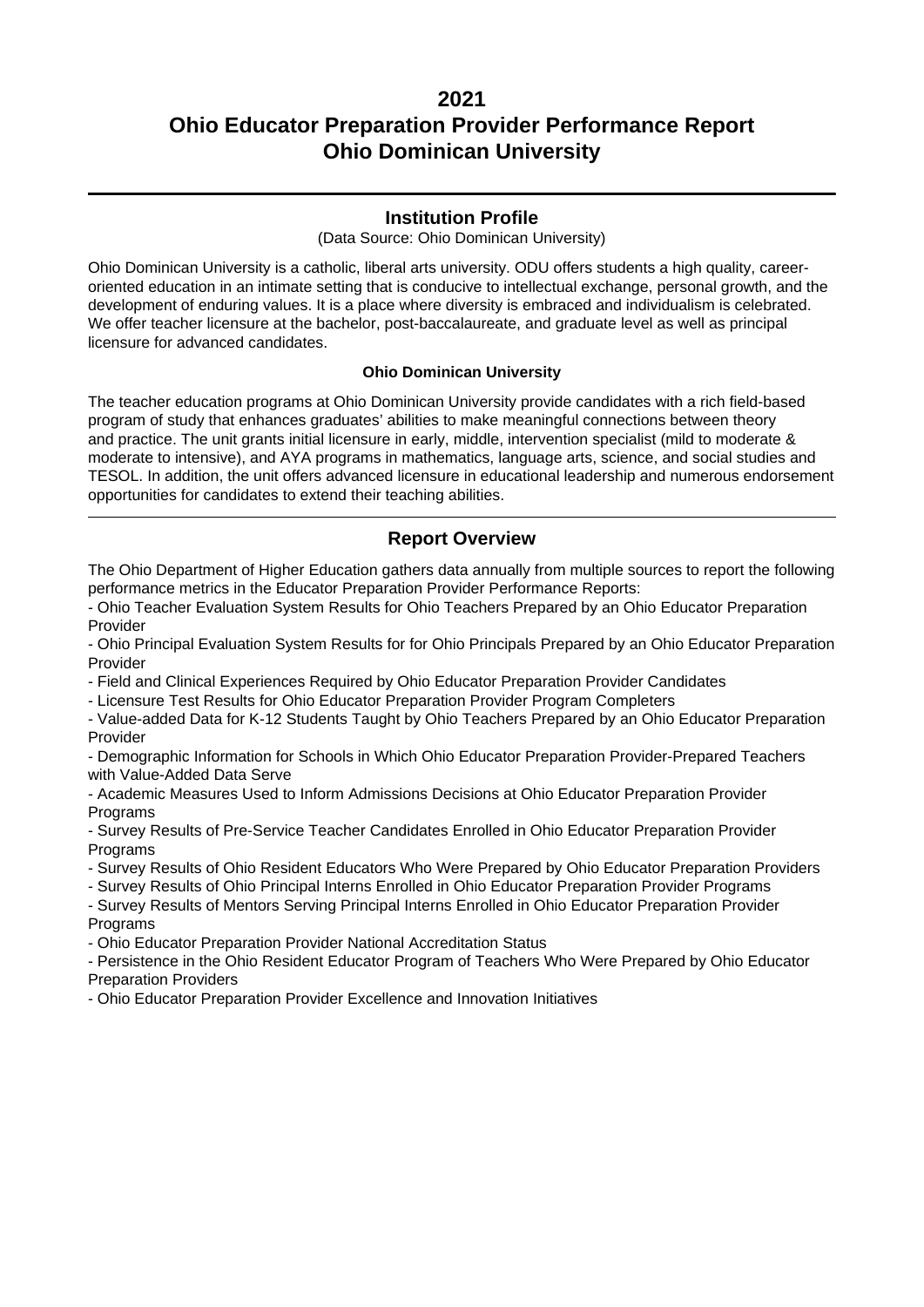### **Ohio Teacher Evaluation System (OTES) Results for Ohio Teachers Prepared by an Ohio Educator Preparation Provider at Ohio Dominican University**

Reporting Period from Sept 1, 2020 to Aug 31, 2021 (Data Source: Ohio Department of Education)

#### **Description of Data:**

Ohio's system for evaluating teachers (Ohio's Teacher Evaluation System) provides educators with a detailed view of their performance, with a focus on specific strengths and opportunities for improvement. The system is research-based and designed to be transparent, fair, and adaptable to the specific contexts of Ohio's school districts. Furthermore, it builds on what educators know about the importance of ongoing assessment and feedback as a powerful vehicle to support improved practice. Teacher performance and student academic growth are the two key components of Ohio's evaluation system.

An apparent dip in evaluations for the most recent "Initial License Effective Year" cohort comes from the perception that any given year's evaluation results are actually a chronological view of evaluations. Rather, it's a view of the evaluations from that school year, showing four different cohorts of licensed educators. The most recently licensed cohort will eventually have more evaluation results in its second year as more educators find employment as teachers or principals.

Limitations of the Ohio Teacher Evaluation System (OTES) Data:

1. The information in the report is for those individuals receiving their licenses with effective years of 2018, 2019, 2020 and 2021.

2. The teacher evaluation data in this report are provided by the Ohio Department of Education.

3. Due to ORC 3333.041(B), annual results must be masked for institutions with fewer than 10 completers with OTES data.

| <b>Associated Teacher Evaluation Classifications</b> |                 |           |                 |                 |  |  |  |
|------------------------------------------------------|-----------------|-----------|-----------------|-----------------|--|--|--|
| <b>Initial Licensure</b><br><b>Effective Year</b>    | # Accomplished  | # Skilled | # Developing    | # Ineffective   |  |  |  |
| 2017                                                 | 16              | 16        | N <sub>10</sub> | N <sub>10</sub> |  |  |  |
| 2018                                                 | N <sub>10</sub> | 17        | N <sub>10</sub> | N <sub>10</sub> |  |  |  |
| 2019                                                 | N <sub>10</sub> | 21        | N <sub>10</sub> | N <sub>10</sub> |  |  |  |
| 2020                                                 | N <sub>10</sub> | 15        | N <sub>10</sub> | N <sub>10</sub> |  |  |  |

### **2021**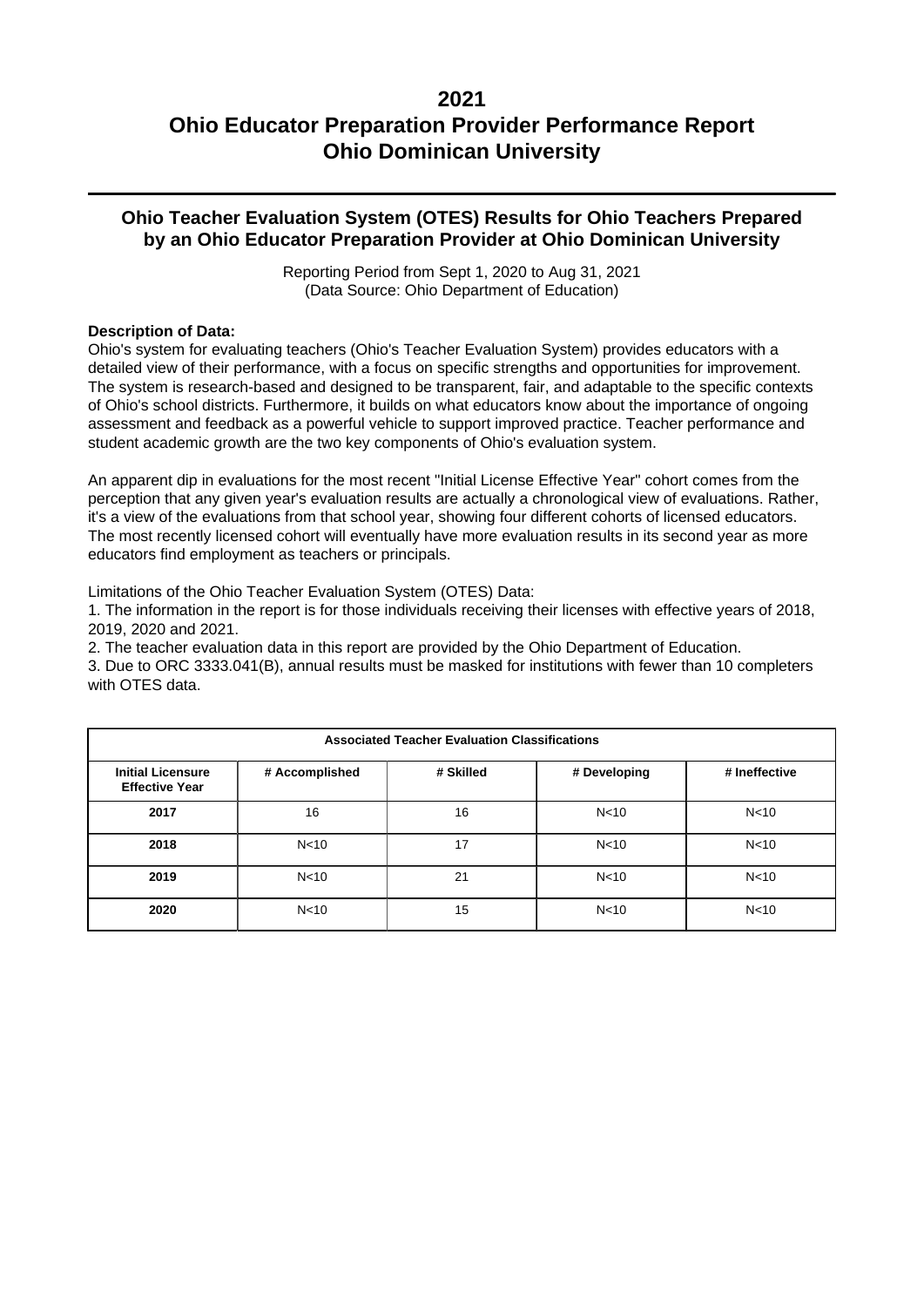### **Ohio Principal Evaluation System (OPES) Results for Individuals Completing Principal Preparation Programs at Ohio Dominican University**

Reporting Period from Sept 1, 2020 to Aug 31, 2021 (Data Source: Ohio Department of Education)

#### **Description of Data:**

Ohio's system for evaluating principals (Ohio's Principal Evaluation System) provides building leaders with a detailed view of their performance, with a focus on specific strengths and opportunities for improvement.

The Ohio Principal Evaluation System (OPES) data reported here are limited in that the information in the report is for those individuals receiving their licenses with effective years of 2017, 2018, 2019 and 2020.

An apparent dip in evaluations for the most recent "Initial License Effective Year" cohort comes from the perception that any given year's evaluation results are actually a chronological view of evaluations. Rather, it's a view of the evaluations from that school year, showing four different cohorts of licensed educators. The most recently licensed cohort will eventually have more evaluation results in its second year as more educators find employment as teachers or principals.

| <b>Associated Principal Evaluation Classifications</b> |                 |                 |                 |                 |  |  |  |
|--------------------------------------------------------|-----------------|-----------------|-----------------|-----------------|--|--|--|
| <b>Initial Licensure</b><br><b>Effective Year</b>      | # Accomplished  | # Skilled       | # Developing    | # Ineffective   |  |  |  |
| 2017                                                   | N <sub>10</sub> | N <sub>10</sub> | N <sub>10</sub> | N <sub>10</sub> |  |  |  |
| 2018                                                   | N <sub>10</sub> | N <sub>10</sub> | N <sub>10</sub> | N <sub>10</sub> |  |  |  |
| 2019                                                   | N <sub>10</sub> | N <sub>10</sub> | N <sub>10</sub> | N <sub>10</sub> |  |  |  |
| 2020                                                   | N <sub>10</sub> | N <sub>10</sub> | N <sub>10</sub> | N <sub>10</sub> |  |  |  |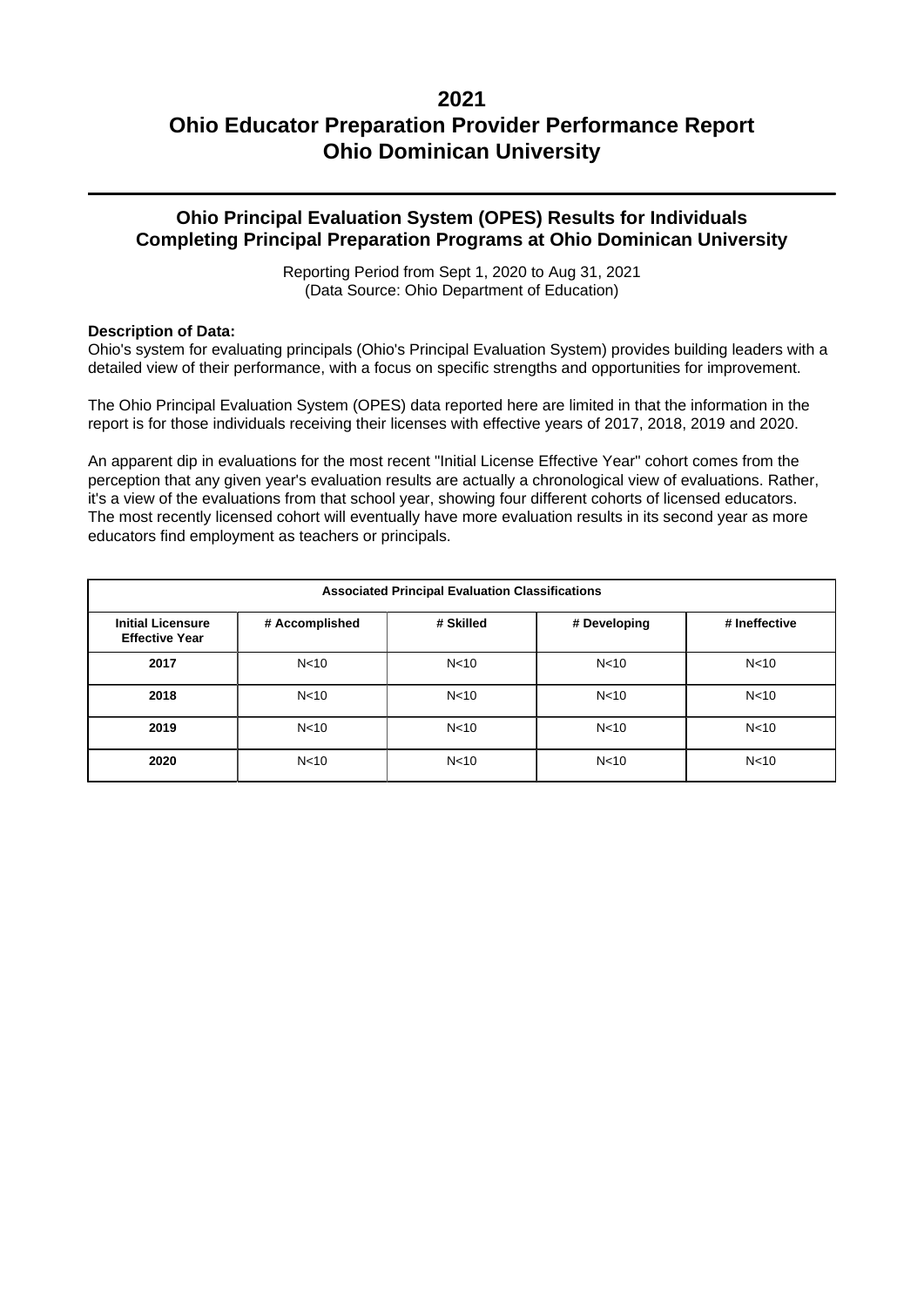### **Field and Clinical Experiences for Candidates at Ohio Dominican University**

Reporting Period from Sept 1, 2020 to Aug 31, 2021 (Data Source: Ohio Dominican University)

#### **Description of Data:**

Ohio requires that educator candidates complete field and clinical experiences in school settings as part of their preparation. These experiences include early and ongoing field-based opportunities and the culminating pre-service clinical experience commonly referred to as "student teaching." The specific requirements beyond the requisite statewide minimums for these placements vary by institution and by program. The information below is calculated based on data reported by Ohio Educator Preparation Providers.

| <b>Teacher Preparation Programs</b>                                                                                 |                     |  |  |  |  |
|---------------------------------------------------------------------------------------------------------------------|---------------------|--|--|--|--|
| <b>Field/Clinical Experience Element</b>                                                                            | <b>Requirements</b> |  |  |  |  |
| Require edTPA National Scoring from candidates in teacher preparation programs at the<br>institution                | v                   |  |  |  |  |
| Minimum number of field/clinical hours required of candidates in teacher preparation programs<br>at the institution | 100                 |  |  |  |  |
| Maximum number of field/clinical hours required of candidates in teacher preparation<br>programs at the institution | 185                 |  |  |  |  |
| Average number of weeks required to teach full-time within the student teaching experience at<br>the institution    | 16                  |  |  |  |  |
| Percentage of teacher candidates who satisfactorily completed student teaching                                      | 93.33%              |  |  |  |  |

| <b>Principal Preparation Programs</b>                                               |                     |  |  |  |
|-------------------------------------------------------------------------------------|---------------------|--|--|--|
| <b>Field/Clinical Experience Element</b>                                            | <b>Requirements</b> |  |  |  |
| Total number of field/clinical weeks required of principal candidates in internship | 32                  |  |  |  |
| Number of candidates who started internship                                         | 39                  |  |  |  |
| Number of candidates who completed internship                                       | 39                  |  |  |  |
| Percentage of principal candidates who satisfactorily completed internship          | 100%                |  |  |  |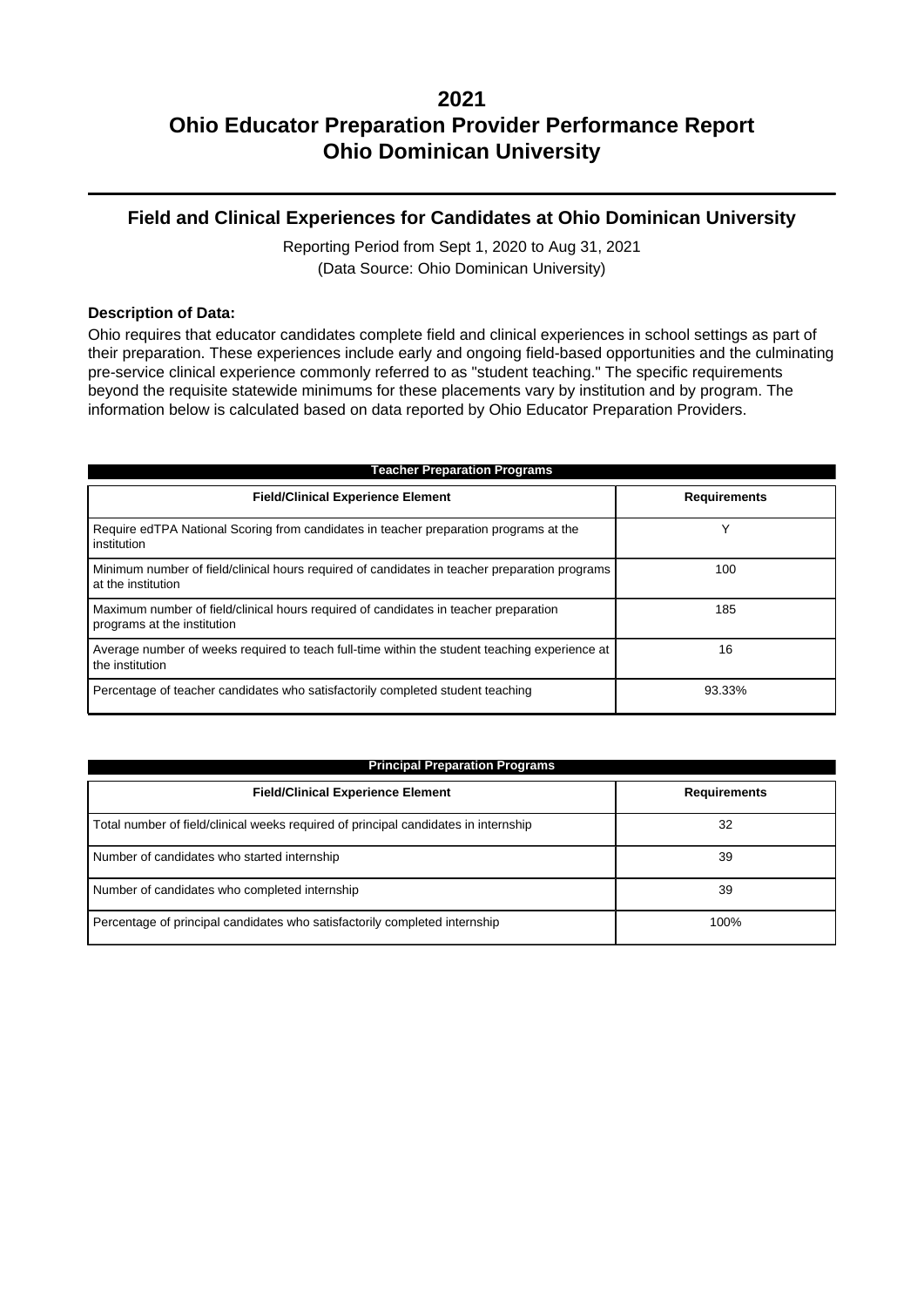### **Ohio Educator Licensure Examination Pass Rates at Ohio Dominican University**

Reporting Period from Sept 1, 2019 to Aug 31, 2020 (Data Source: USDOE Title II Report)

#### **Description of Data:**

Ohio educator licensure requirements include passage of all requisite licensure examinations at the state determined cut score. The reported results reflect Title II data, and therefore represent pass rate data solely for initial licenses. Further, because the data are gathered from the Title II reports, there is a one-year lag in accessing the data. Teacher licensure pass rate data are the only reported metric for which the data do not reflect the reporting year 2020-2021.

As of 2013, the Ohio Assessments for Educators replaced the Praxis subject assessments for initial licensure. Some Praxis II assessments are still being reported because recent program completers took those tests in or before 2013.

| <b>Teacher Licensure Tests</b>               |     |  |  |  |  |
|----------------------------------------------|-----|--|--|--|--|
| <b>Summary Rating: EFFECTIVE</b>             |     |  |  |  |  |
| <b>Completers Tested</b><br><b>Pass Rate</b> |     |  |  |  |  |
| 35                                           | 86% |  |  |  |  |

### **Ohio Principal Licensure Examination Pass Rates at Ohio Dominican University**

Reporting Period from Sept 1, 2020 to Aug 31, 2021 (Data Source: Ohio Dominican University)

#### **Description of Data:**

Ohio requires that principal candidates pass the requisite state examination to be recommended for licensure. The 2019-2020 program completer pass rates are reported by each Ohio educator preparation provider.

| <b>Principal Licensure Tests</b>             |      |  |  |  |
|----------------------------------------------|------|--|--|--|
| <b>Pass Rate</b><br><b>Completers Tested</b> |      |  |  |  |
| 18                                           | 100% |  |  |  |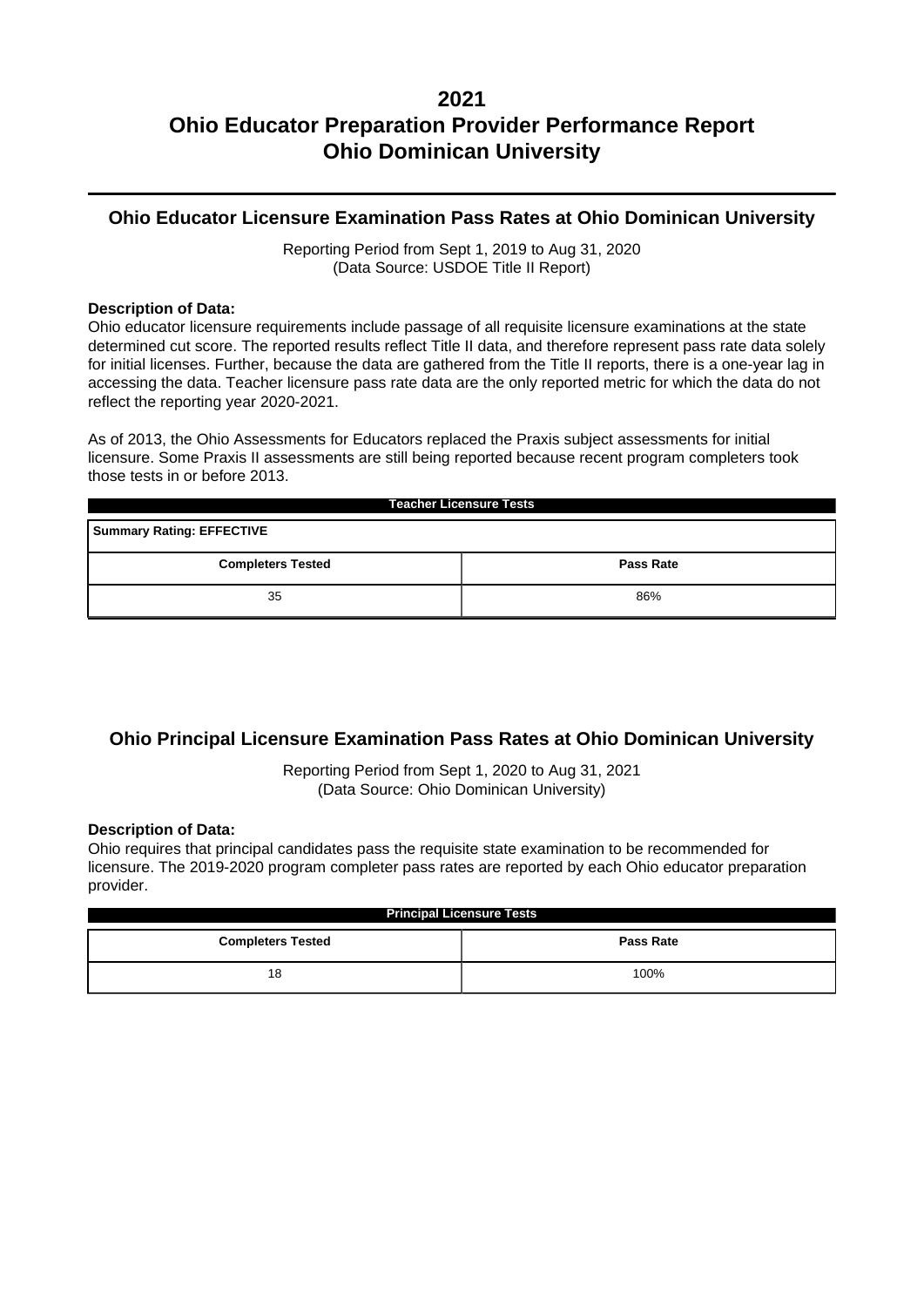### **Value-Added Data for Students Taught by Teachers Prepared by Ohio Educator Preparation Providers at Ohio Dominican University**

Reporting Period from Sept 1, 2020 to Aug 31, 2021

#### **Description of Data:**

Ohio's value-added data system provides information on student academic gains. As a vital component of Ohio's accountability system, districts and educators have access to an extensive array of diagnostic data through the Education Value-Added Assessment System (EVAAS). Schools can demonstrate through valueadded data that many of their students are achieving significant progress. Student growth measures also provide students and parents with evidence of the impact of their efforts. Educators and schools further use value-added data to inform instructional practices.

Limitations of the Value-Added Data:

1. The information in the report is for those individuals receiving their licenses with effective years of 2017, 2018, 2019 and 2020.

2. The value-added data in this report are those reported by Ohio's Education Value-Added Assessment System (EVAAS) based on Elementary and Middle School Tests (Grades 4-8) and End-of-Course Tests for high school credit.

3. For Educator Preparation Providers with fewer than 10 linked teachers or principals with value-added data, only the number (N) is reported.

|                         | <b>Initial Licensure Effective</b><br>Years 2017, 2018, 2019, 2020 | <b>Associated Value-Added Classifications</b> |                      |            |                        |                        |
|-------------------------|--------------------------------------------------------------------|-----------------------------------------------|----------------------|------------|------------------------|------------------------|
| Employed<br>as Teachers | Teachers<br>with Value-<br><b>Added Data</b>                       | <b>Most Effective</b>                         | <b>Above Average</b> | Average    | Approaching<br>Average | <b>Least Effective</b> |
| N/A                     | N/A                                                                | N/A<br>N/A                                    | N/A<br>N/A           | N/A<br>N/A | N/A<br>N/A             | N/A<br>N/A             |

#### **Value-Added Data for Ohio Dominican University-Prepared Teachers**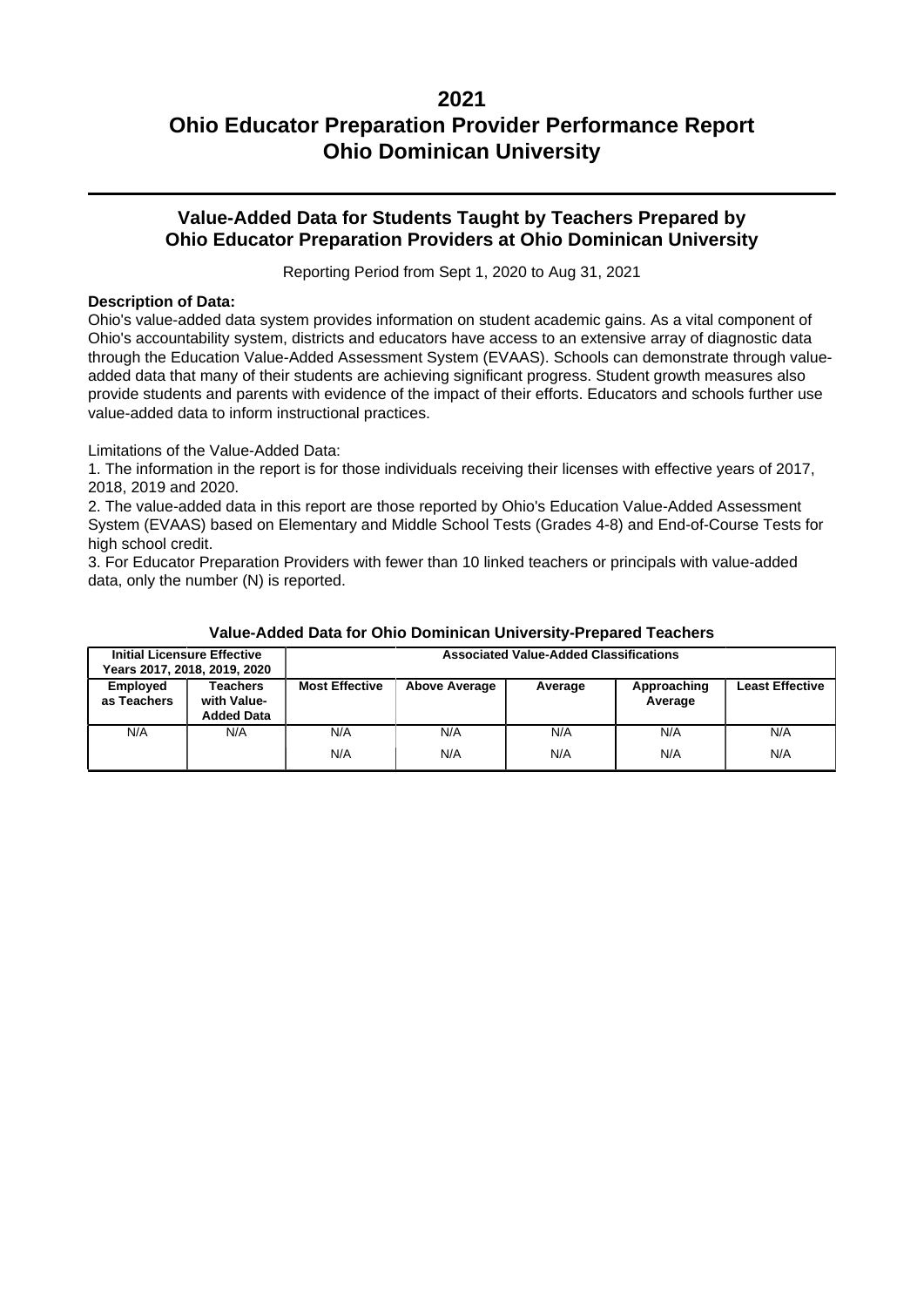#### **Demographic Information for Schools where Ohio Dominican University-Prepared Teachers with Value-Added Data Serve Teachers Serving by School Level**

| <b>Elementary School</b> | <b>Middle School</b> | <b>Junior High School</b> | <b>High School</b> | No School Level |
|--------------------------|----------------------|---------------------------|--------------------|-----------------|
| N/A                      | N/A                  | N/A                       | N/A                | N/A             |
| N/A                      | N/A                  | N/A                       | N/A                | N/A             |

|                            | <b>Teachers Serving by School Type</b> |                    |                                      |             |                |  |  |
|----------------------------|----------------------------------------|--------------------|--------------------------------------|-------------|----------------|--|--|
| Community<br><b>School</b> | <b>Public School</b>                   | <b>STEM School</b> | Educational<br><b>Service Center</b> | Career-Tech | No School Type |  |  |
| N/A                        | N/A                                    | N/A                | N/A                                  | N/A         | N/A            |  |  |
| N/A                        | N/A                                    | N/A                | N/A                                  | N/A         | N/A            |  |  |

| Teachers Serving by Overall Letter Grade of Building Value-Added |     |     |     |     |           |  |
|------------------------------------------------------------------|-----|-----|-----|-----|-----------|--|
| A                                                                | в   |     |     |     | <b>NR</b> |  |
| N/A                                                              | N/A | N/A | N/A | N/A | N/A       |  |
| N/A                                                              | N/A | N/A | N/A | N/A | N/A       |  |

| <b>Teachers Serving by Minority Enrollment by Quartiles</b> |                             |                            |                     |                             |  |  |
|-------------------------------------------------------------|-----------------------------|----------------------------|---------------------|-----------------------------|--|--|
| <b>High Minority</b>                                        | <b>Medium-High Minority</b> | <b>Medium-Low Minority</b> | <b>Low Minority</b> | <b>No Minority Quartile</b> |  |  |
| N/A                                                         | N/A                         | N/A                        | N/A                 | N/A                         |  |  |
| N/A                                                         | N/A                         | N/A                        | N/A                 | N/A                         |  |  |

| <b>Teachers Serving by Poverty Level by Quartiles</b> |                            |                           |                    |                            |  |  |
|-------------------------------------------------------|----------------------------|---------------------------|--------------------|----------------------------|--|--|
| <b>High Poverty</b>                                   | <b>Medium-High Poverty</b> | <b>Medium-Low Poverty</b> | <b>Low Poverty</b> | <b>No Poverty Quartile</b> |  |  |
| N/A                                                   | N/A                        | N/A                       | N/A                | N/A                        |  |  |
| N/A                                                   | <b>NA</b>                  | N/A                       | N/A                | N/A                        |  |  |

**\* Due to the preliminary nature of the data and staffing at ESC/district level, certain demographic variables have not been reported for some schools.**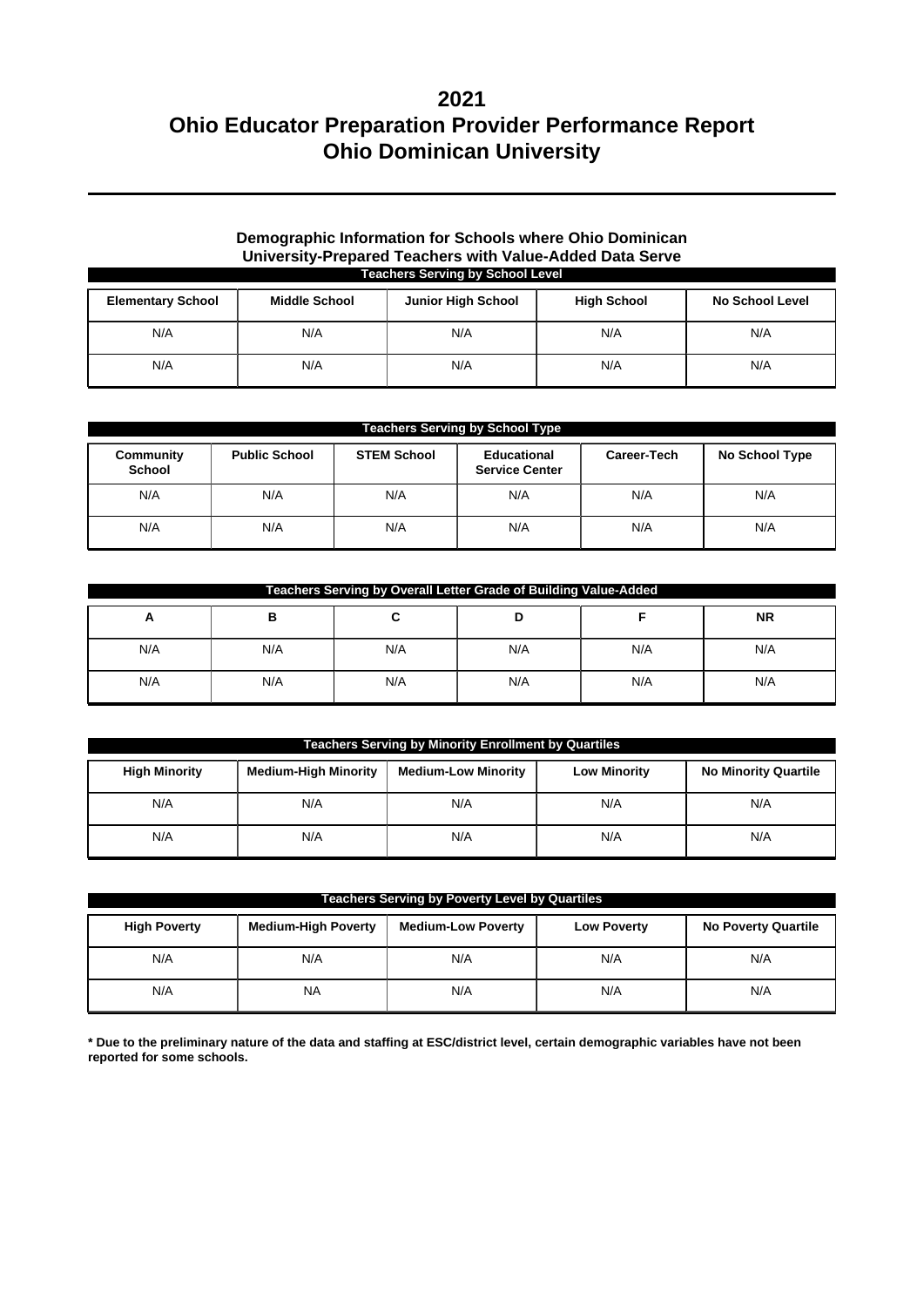### **Value-Added Data for Ohio Dominican University-Prepared Principals**

|                                         | <b>Initial Licensure Effective</b><br>Years 2017, 2018, 2019, 2020 | Principals Serving by Letter Grade of Overall Building Value-Added |            |            |            |            |
|-----------------------------------------|--------------------------------------------------------------------|--------------------------------------------------------------------|------------|------------|------------|------------|
| <b>Employed as</b><br><b>Principals</b> | <b>Principals</b><br>with Value-<br><b>Added Data</b>              | А                                                                  |            |            |            |            |
| N <sub>10</sub>                         | N <sub>10</sub>                                                    | N/A<br>N/A                                                         | N/A<br>N/A | N/A<br>N/A | N/A<br>N/A | N/A<br>N/A |

### **Demographic Information for Schools where Ohio Dominican University-Prepared Principals with Value-Added Data Serve**

| <b>Principals Serving by School Level</b> |                      |                           |                    |                        |  |  |  |  |
|-------------------------------------------|----------------------|---------------------------|--------------------|------------------------|--|--|--|--|
| <b>Elementary School</b>                  | <b>Middle School</b> | <b>Junior High School</b> | <b>High School</b> | <b>No School Level</b> |  |  |  |  |
| N <sub>10</sub>                           | N <sub>10</sub>      | N/A                       | N/A                | N/A                    |  |  |  |  |
| N/A                                       | N/A                  | N/A                       | N/A                | N/A                    |  |  |  |  |

| <b>Principals Serving by School Type</b> |                      |             |                |     |     |  |  |  |
|------------------------------------------|----------------------|-------------|----------------|-----|-----|--|--|--|
| Community<br><b>School</b>               | <b>Public School</b> | Career-Tech | No School Type |     |     |  |  |  |
| N/A                                      | N <sub>10</sub>      | N/A         | N/A            | N/A | N/A |  |  |  |
| N/A                                      | N/A                  | N/A         | N/A            | N/A | N/A |  |  |  |

| Principals Serving by Overall Letter Grade of School |     |     |     |     |     |  |  |  |
|------------------------------------------------------|-----|-----|-----|-----|-----|--|--|--|
| <b>NR</b><br>в<br>D<br>A<br>∼                        |     |     |     |     |     |  |  |  |
| N/A                                                  | N/A | N/A | N/A | N/A | N/A |  |  |  |
| N/A                                                  | N/A | N/A | N/A | N/A | N/A |  |  |  |

| <b>Principals Serving by Minority Enrollment by Quartiles</b> |                             |                            |                     |                             |  |  |  |
|---------------------------------------------------------------|-----------------------------|----------------------------|---------------------|-----------------------------|--|--|--|
| <b>High Minority</b>                                          | <b>Medium-High Minority</b> | <b>Medium-Low Minority</b> | <b>Low Minority</b> | <b>No Minority Quartile</b> |  |  |  |
| N <sub>10</sub>                                               | N <sub>10</sub>             | N/A                        | N <sub>10</sub>     | N/A                         |  |  |  |
| N/A                                                           | N/A                         | N/A                        | N/A                 | N/A                         |  |  |  |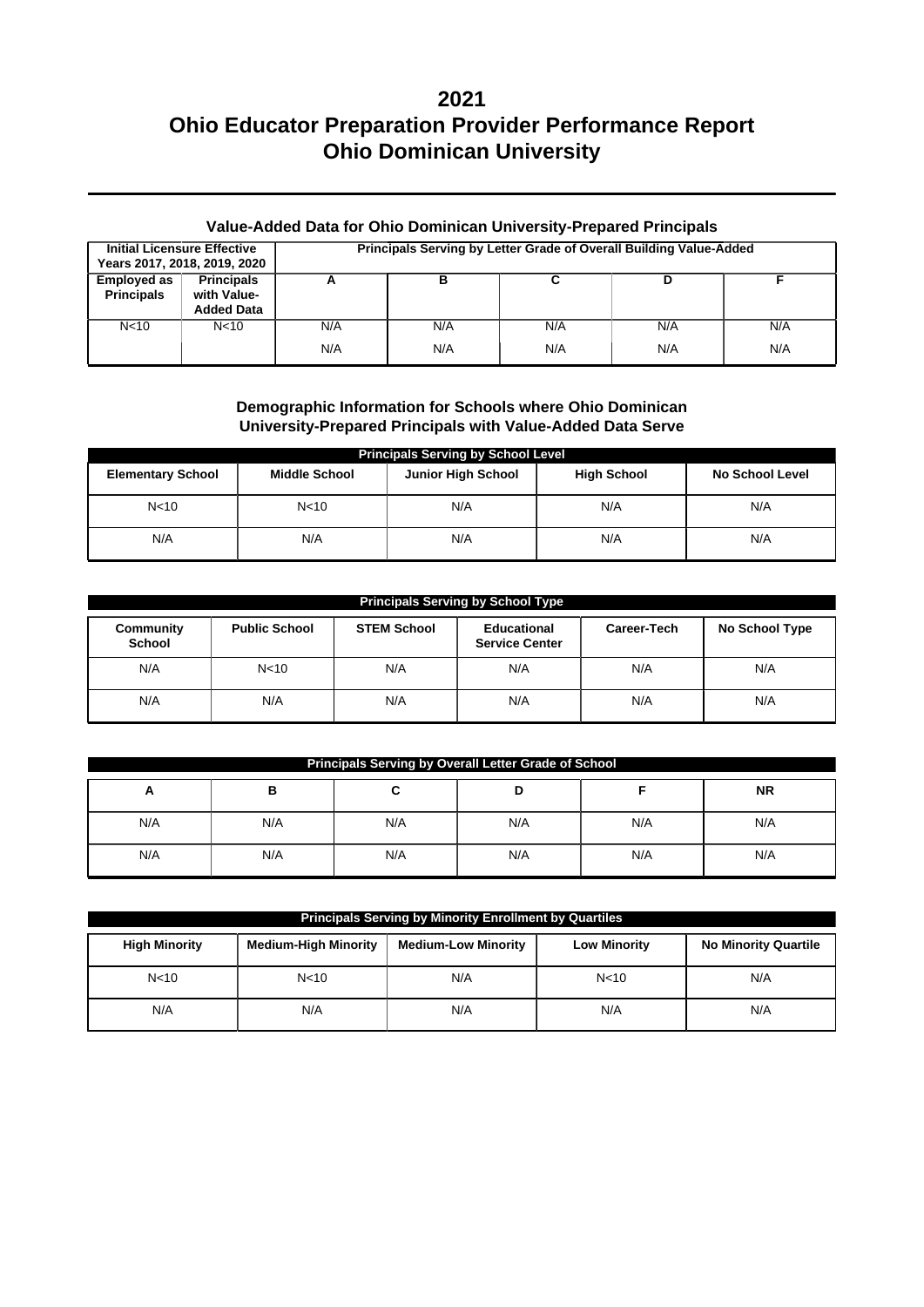| <b>Principals Serving by Poverty Level by Quartiles</b> |                            |                           |                    |                            |  |  |  |
|---------------------------------------------------------|----------------------------|---------------------------|--------------------|----------------------------|--|--|--|
| <b>High Poverty</b>                                     | <b>Medium-High Poverty</b> | <b>Medium-Low Poverty</b> | <b>Low Poverty</b> | <b>No Poverty Quartile</b> |  |  |  |
| N <sub>10</sub>                                         | N <sub>10</sub>            | N/A                       | N <sub>10</sub>    | N/A                        |  |  |  |
| N/A                                                     | N/A                        | N/A                       | N/A                | N/A                        |  |  |  |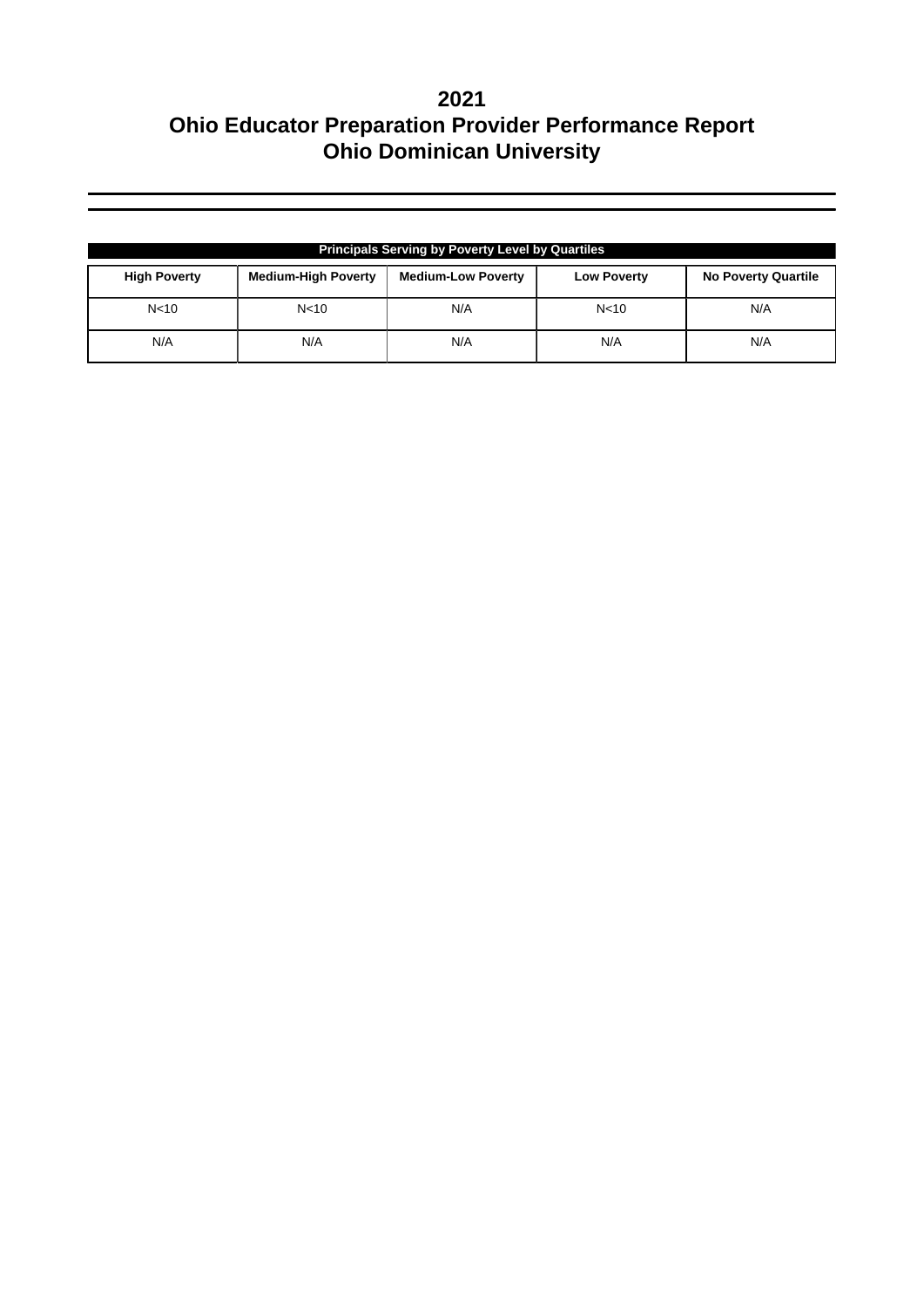### **Ohio Dominican University Candidate Academic Measures**

(Data Source:Ohio Dominican University) Reporting Period from Sept 1, 2020 to Aug 31, 2021

#### **Undergraduate Admission Requirements**

Candidates are admitted through an ACT score (23 or higher) or passing Praxis CORE Scores. Candidates are required to have and maintain a 2.75 GPA to be admitted to and remain in good standing in the program. In addition, candidates are required to submit 3 letters of recommendation. Finally, candidates are required to write an essay that they upload to our data management system, TK20.

#### **Post-Baccalaureate Admission Requirements**

Candidates are admitted through an ACT score (23 or higher) or passing Praxis CORE Scores. Candidates are required to have and maintain a 2.75 GPA to be admitted to and remain in good standing in the program. In addition, candidates are required to submit 3 letters of recommendation. Finally, candidates are required to write an essay that they upload to our data management system, TK20.

#### **Graduate Admission Requirements**

Candidates in our TESOL graduate licensure program are required to have a 3.0 Undergraduate GPA. In addition, they are interviewed by the program director, submit 3 letters of recommendation and write an essay that they upload to our data management system, TK20.

#### **Description of Data:**

The data in this section are the average scores of candidates on academic measures reported by the provider. If a measure is not applicable to a level of delivery (undergraduate, post-baccalaureate, graduate) the table reflects "N/A." In the "Dispositional Assessments and Other Measures" portion, if the provider did not indicate using a measure. OR if the institution does not offer a program at the designated level of delivery, the table reflects "N."

Candidates Admitted is the number admitted (for fall or spring) during the academic year.

Candidates Enrolled is the total number of candidates admitted and enrolled (including program completers) during the academic year.

Candidates Completing is the number meeting all the requirements of a state-approved teacher preparation program during the academic year.

#### **Teacher Preparation Programs**

**U=Undergraduate P=Post-Baccalaureate G=Graduate**

|                      |                   |                                  | <b>Candidates Admitted</b> |                                  | <b>Candidates Enrolled</b> |                            | <b>Candidates Completing</b> |
|----------------------|-------------------|----------------------------------|----------------------------|----------------------------------|----------------------------|----------------------------|------------------------------|
| Academic<br>Measure  | Required<br>Score | <b>Number</b><br><b>Admitted</b> | Average<br>Score           | <b>Number</b><br><b>Enrolled</b> | Average<br>Score           | <b>Number</b><br>Completed | Average<br>Score             |
| <b>ACT Composite</b> | $U = 23$          | $U=N<10$                         | $U=N<10$                   | $U = 27$                         | $U = 25.41$                | $U=N<10$                   | $U=N<10$                     |
| Score                | $P = 23$          | $P = N < 10$                     | $P=N<10$                   | $P = N < 10$                     | $P = N < 10$               | $P = N < 10$               | $P = N < 10$                 |
|                      | $G=N/A$           | $G=N/A$                          | $G=N/A$                    | $G=N/A$                          | $G=N/A$                    | $G=N/A$                    | $G=N/A$                      |
| <b>ACT English</b>   | $U=N/A$           | $U=N/A$                          | $U=N/A$                    | $U=N/A$                          | $U=N/A$                    | $U=N/A$                    | $U=N/A$                      |
| <b>Subscore</b>      | $P=N/A$           | $P=N/A$                          | $P=N/A$                    | $P=N/A$                          | $P=N/A$                    | $P=N/A$                    | $P=N/A$                      |
|                      | $G=N/A$           | $G=N/A$                          | $G=N/A$                    | $G=N/A$                          | $G=N/A$                    | $G=N/A$                    | $G=N/A$                      |
| <b>ACT Essay</b>     | $U=N/A$           | $U=N/A$                          | $U=N/A$                    | $U=N/A$                          | $U=N/A$                    | $U=N/A$                    | $U=N/A$                      |
| (Optional)           | $P=N/A$           | $P=N/A$                          | $P=N/A$                    | $P=N/A$                          | $P=N/A$                    | $P=N/A$                    | $P=N/A$                      |
|                      | $G=N/A$           | $G=N/A$                          | $G=N/A$                    | $G=N/A$                          | $G=N/A$                    | $G=N/A$                    | $G=N/A$                      |
| <b>ACT Math</b>      | $U=N/A$           | $U=N/A$                          | $U=N/A$                    | $U=N/A$                          | $U=N/A$                    | $U=N/A$                    | $U=N/A$                      |
| <b>Subscore</b>      | $P=N/A$           | $P=N/A$                          | $P=N/A$                    | $P=N/A$                          | $P=N/A$                    | $P=N/A$                    | $P=N/A$                      |
|                      | $G=N/A$           | $G=N/A$                          | $G=N/A$                    | $G=N/A$                          | $G=N/A$                    | $G=N/A$                    | $G=N/A$                      |
| <b>ACT Reading</b>   | $U=N/A$           | $U=N/A$                          | $U=N/A$                    | $U=N/A$                          | $U=N/A$                    | $U=N/A$                    | $U=N/A$                      |
| <b>Subscore</b>      | $P=N/A$           | $P=N/A$                          | $P=N/A$                    | $P=N/A$                          | $P=N/A$                    | $P=N/A$                    | $P=N/A$                      |
|                      | $G=N/A$           | $G=N/A$                          | $G=N/A$                    | $G=N/A$                          | $G=N/A$                    | $G=N/A$                    | $G=N/A$                      |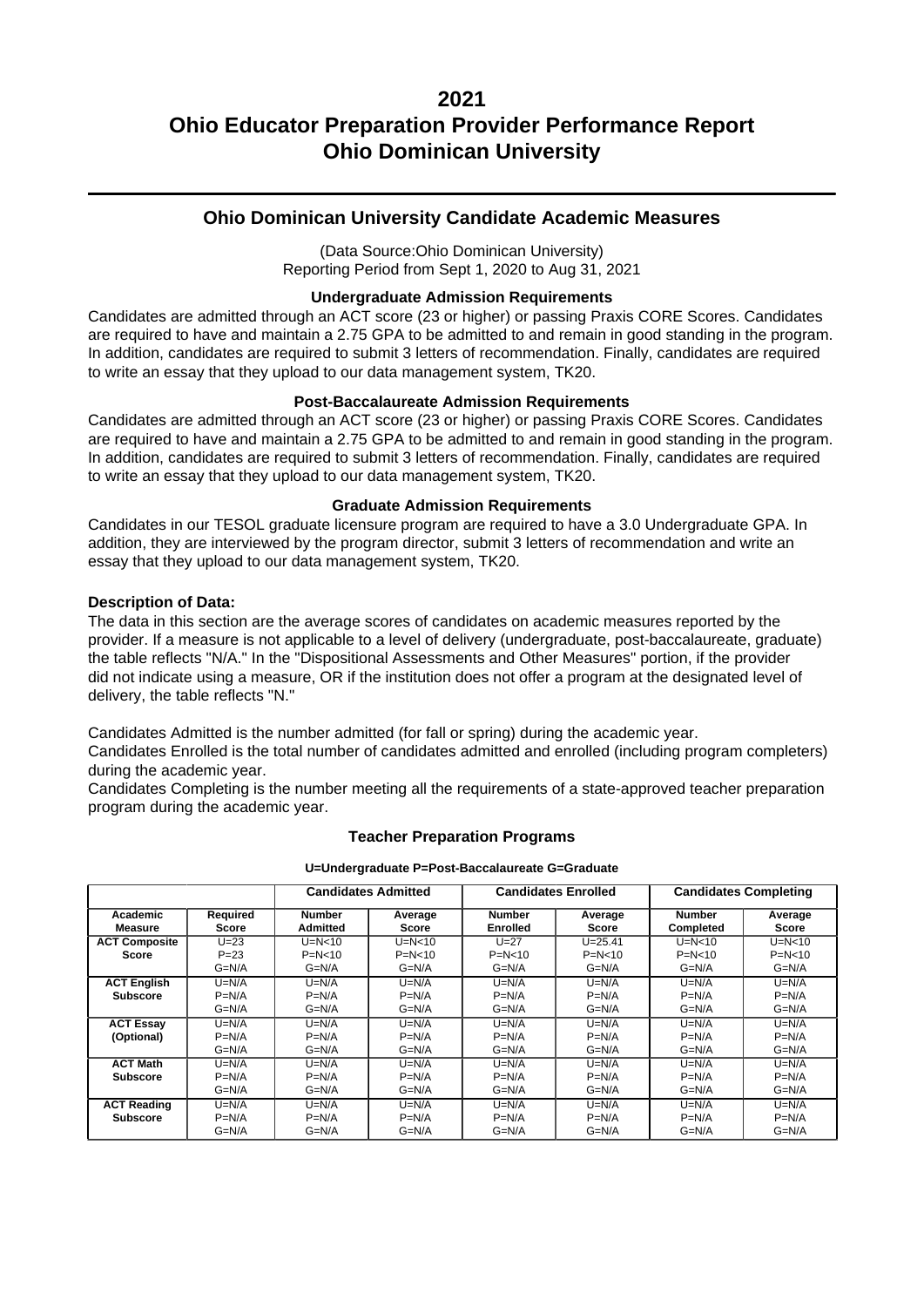## **2021**

|                                            |                          |                                  | <b>Candidates Admitted</b> |                                  | <b>Candidates Enrolled</b>  |                                   | <b>Candidates Completing</b> |
|--------------------------------------------|--------------------------|----------------------------------|----------------------------|----------------------------------|-----------------------------|-----------------------------------|------------------------------|
| Academic<br><b>Measure</b>                 | Required<br><b>Score</b> | <b>Number</b><br><b>Admitted</b> | Average<br><b>Score</b>    | <b>Number</b><br><b>Enrolled</b> | Average<br><b>Score</b>     | <b>Number</b><br><b>Completed</b> | Average<br>Score             |
| <b>ACT Science</b>                         | $U=N/A$                  | $U=N/A$                          | $U=N/A$                    | $U=N/A$                          | $U=N/A$                     | $U=N/A$                           | $U=N/A$                      |
| <b>Subscore</b>                            | $P=N/A$                  | $P=N/A$                          | $P=N/A$                    | $P=N/A$                          | $P=N/A$                     | $P=N/A$                           | $P=N/A$                      |
|                                            | $G=N/A$                  | $G=N/A$                          | $G=N/A$                    | $G=N/A$                          | $G=N/A$                     | $G=N/A$                           | $G=N/A$                      |
| <b>GPA - Graduate</b>                      | $U=N/A$                  | $U=N/A$                          | $U=N/A$                    | $U=N/A$                          | $U=N/A$                     | $U=N/A$                           | $U=N/A$                      |
|                                            | $P=N/A$<br>$G = 3.00$    | $P=N/A$<br>$G=N<10$              | $P=N/A$<br>$G=N<10$        | $P=N/A$<br>$G = 14$              | $P=N/A$<br>$G = 3.78$       | $P=N/A$<br>$G=N<10$               | $P=N/A$<br>$G=N<10$          |
| <b>GPA - High School</b>                   | $U=N/A$                  | $U=N/A$                          | $U=N/A$                    | $U=N/A$                          | $U=N/A$                     | $U=N/A$                           | $U=N/A$                      |
|                                            | $P=N/A$                  | $P=N/A$                          | $P=N/A$                    | $P=N/A$                          | $P=N/A$                     | $P=N/A$                           | $P=N/A$                      |
|                                            | $G=N/A$                  | $G=N/A$                          | $G=N/A$                    | $G=N/A$                          | $G=N/A$                     | $G=N/A$                           | $G=N/A$                      |
| <b>GPA - Transfer</b>                      | $U=N/A$                  | $U=N/A$                          | $U=N/A$                    | $U=N/A$                          | $U=N/A$                     | $U=N/A$                           | $U=N/A$                      |
|                                            | $P=N/A$                  | $P=N/A$                          | $P=N/A$                    | $P=N/A$                          | $P=N/A$                     | $P=N/A$                           | $P=N/A$                      |
|                                            | $G=N/A$                  | $G=N/A$                          | $G=N/A$                    | $G=N/A$                          | $G=N/A$                     | G=N/A                             | $G=N/A$                      |
| $GPA -$                                    | $U = 2.75$               | $U=24$                           | $U = 3.52$                 | $U=68$                           | $U = 3.45$                  | $U=19$                            | $U = 3.41$                   |
| Undergraduate                              | $P = 2.75$               | $P=N<10$                         | $P=N<10$                   | $P = 17$                         | $P = 3.33$                  | $P=N<10$                          | $P=N<10$                     |
|                                            | $G=N/A$                  | $G=N/A$                          | $G=N/A$                    | $G=N/A$                          | $G=N/A$                     | $G=N/A$                           | $G=N/A$                      |
| <b>GRE Composite</b>                       | $U=N/A$                  | $U=N/A$                          | $U=N/A$                    | $U=N/A$                          | $U=N/A$                     | $U=N/A$                           | $U=N/A$                      |
| <b>Score</b>                               | $P=N/A$                  | $P=N/A$                          | $P=N/A$                    | $P=N/A$                          | $P=N/A$                     | $P=N/A$                           | $P=N/A$                      |
|                                            | $G=N/A$<br>$U=N/A$       | $G=N/A$<br>$U=N/A$               | $G=N/A$                    | $G=N/A$<br>$U=N/A$               | $G=N/A$<br>$U=N/A$          | $G=N/A$                           | $G=N/A$                      |
| <b>GRE Quantitative</b><br><b>Subscore</b> | $P=N/A$                  | $P=N/A$                          | $U=N/A$<br>$P=N/A$         | $P=N/A$                          | $P=N/A$                     | $U=N/A$<br>$P=N/A$                | $U=N/A$<br>$P=N/A$           |
|                                            | $G=N/A$                  | $G=N/A$                          | $G=N/A$                    | $G=N/A$                          | $G=N/A$                     | $G=N/A$                           | $G=N/A$                      |
| <b>GRE Verbal</b>                          | $U=N/A$                  | $U=N/A$                          | $U=N/A$                    | $U=N/A$                          | $U=N/A$                     | $U=N/A$                           | $U=N/A$                      |
| <b>Subscore</b>                            | $P=N/A$                  | $P=N/A$                          | $P=N/A$                    | $P=N/A$                          | $P=N/A$                     | $P=N/A$                           | $P=N/A$                      |
|                                            | $G=N/A$                  | $G=N/A$                          | $G=N/A$                    | $G=N/A$                          | G=N/A                       | $G=N/A$                           | $G=N/A$                      |
| <b>GRE Writing</b>                         | $U=N/A$                  | $U=N/A$                          | $U=N/A$                    | $U=N/A$                          | $U=N/A$                     | $U=N/A$                           | $U=N/A$                      |
| <b>Subscore</b>                            | $P=N/A$                  | $P=N/A$                          | $P=N/A$                    | $P=N/A$                          | $P=N/A$                     | $P=N/A$                           | $P=N/A$                      |
|                                            | $G=N/A$                  | $G=N/A$                          | $G=N/A$                    | $G=N/A$                          | $G=N/A$                     | $G=N/A$                           | $G=N/A$                      |
| <b>MAT</b>                                 | $U=N/A$                  | $U=N/A$                          | $U=N/A$                    | $U=N/A$                          | $U=N/A$                     | $U=N/A$                           | $U=N/A$                      |
|                                            | $P=N/A$                  | $P=N/A$                          | $P=N/A$                    | $P=N/A$                          | $P=N/A$                     | $P=N/A$                           | $P=N/A$                      |
|                                            | $G=N/A$                  | $G=N/A$                          | $G=N/A$                    | $G=N/A$                          | $G=N/A$                     | $G=N/A$                           | $G=N/A$                      |
| <b>Praxis CORE Math</b>                    | $U = 150$<br>$P = 150$   | $U=16$<br>$P=N<10$               | $U = 160.13$<br>$P=N<10$   | $U=41$<br>$P = 11$               | $U = 164.47$<br>$P = 170.6$ | $U = 11$<br>$P=N<10$              | $U = 166.2$<br>$P=N<10$      |
|                                            | $G=N/A$                  | $G=N/A$                          | $G=N/A$                    | $G=N/A$                          | $G=N/A$                     | $G=N/A$                           | $G=N/A$                      |
| <b>Praxis CORE</b>                         | $U = 156$                | $U=16$                           | $U = 175.88$               | $U=41$                           | $U = 178.49$                | $U=11$                            | $U = 174.18$                 |
| Reading                                    | $P = 156$                | $P=N<10$                         | $P=N<10$                   | $P = 11$                         | $P = 173.82$                | $P=N<10$                          | $P=N<10$                     |
|                                            | $G=N/A$                  | $G=N/A$                          | $G=N/A$                    | $G=N/A$                          | $G=N/A$                     | $G=N/A$                           | $G=N/A$                      |
| <b>Praxis CORE</b>                         | $U = 162$                | $U=16$                           | $U = 168.5$                | $U=41$                           | $U = 168.55$                | $U=11$                            | $U = 169.45$                 |
| Writing                                    | $P = 162$                | $P=N<10$                         | $P=N<10$                   | $P = 11$                         | $P = 166.91$                | $P=N<10$                          | $P=N<10$                     |
|                                            | $G=N/A$                  | $G=N/A$                          | $G=N/A$                    | $G=N/A$                          | $G=N/A$                     | $G=N/A$                           | $G=N/A$                      |
| <b>Praxis I Math</b>                       | $U=N/A$                  | $U=N/A$                          | $U=N/A$                    | $U=N/A$                          | $U=N/A$                     | $U=N/A$                           | $U=N/A$                      |
|                                            | $P=N/A$                  | $P=N/A$                          | $P=N/A$                    | $P=N/A$                          | $P=N/A$                     | $P=N/A$                           | $P=N/A$                      |
|                                            | $G=N/A$<br>$U=N/A$       | $G=N/A$<br>$U=N/A$               | $G=N/A$<br>$U=N/A$         | $G=N/A$<br>$U=N/A$               | $G=N/A$<br>$U=N/A$          | $G=N/A$<br>$U=N/A$                | $G=N/A$<br>$U=N/A$           |
| <b>Praxis I Reading</b>                    | $P=N/A$                  | $P=N/A$                          | $P=N/A$                    | $P=N/A$                          | $P=N/A$                     | $P=N/A$                           | $P=N/A$                      |
|                                            | $G=N/A$                  | $G=N/A$                          | $G=N/A$                    | $G=N/A$                          | $G=N/A$                     | G=N/A                             | $G=N/A$                      |
| <b>Praxis I Writing</b>                    | $U=N/A$                  | $U=N/A$                          | $U=N/A$                    | $U=N/A$                          | $U=N/A$                     | $U=N/A$                           | $U=N/A$                      |
|                                            | $P=N/A$                  | $P=N/A$                          | $P=N/A$                    | $P=N/A$                          | $P=N/A$                     | $P=N/A$                           | $P=N/A$                      |
|                                            | $G=N/A$                  | $G=N/A$                          | $G=N/A$                    | $G=N/A$                          | G=N/A                       | $G=N/A$                           | $G=N/A$                      |
| Praxis II                                  | $U=N/A$                  | $U=N/A$                          | $U=N/A$                    | $U=N/A$                          | $U=N/A$                     | $U=N/A$                           | $U=N/A$                      |
|                                            | $P=N/A$                  | $P=N/A$                          | $P=N/A$                    | $P=N/A$                          | $P=N/A$                     | $P=N/A$                           | $P=N/A$                      |
|                                            | $G=N/A$                  | G=N/A                            | $G=N/A$                    | $G=N/A$                          | G=N/A                       | G=N/A                             | $G=N/A$                      |
| <b>SAT Composite</b>                       | $U=N/A$                  | $U=N/A$                          | $U=N/A$                    | $U=N/A$                          | $U=N/A$                     | $U=N/A$                           | $U=N/A$                      |
| Score                                      | $P=N/A$<br>$G=N/A$       | $P=N/A$<br>G=N/A                 | $P=N/A$<br>$G=N/A$         | $P=N/A$<br>$G=N/A$               | $P=N/A$<br>$G=N/A$          | $P=N/A$<br>G=N/A                  | $P=N/A$<br>$G=N/A$           |
| SAT Essay,                                 | $U=N/A$                  | $U=N/A$                          | $U=N/A$                    | $U=N/A$                          | $U=N/A$                     | $U=N/A$                           | $U=N/A$                      |
| <b>Writing (Optional)</b>                  | $P=N/A$                  | $P=N/A$                          | $P=N/A$                    | $P=N/A$                          | $P=N/A$                     | $P=N/A$                           | $P=N/A$                      |
|                                            | $G=N/A$                  | G=N/A                            | $G=N/A$                    | $G=N/A$                          | G=N/A                       | $G=N/A$                           | $G=N/A$                      |
| <b>SAT Math</b>                            | $U=N/A$                  | $U=N/A$                          | $U=N/A$                    | $U=N/A$                          | $U=N/A$                     | $U=N/A$                           | $U=N/A$                      |
| <b>Subscore</b>                            | $P=N/A$                  | $P=N/A$                          | $P=N/A$                    | $P=N/A$                          | $P=N/A$                     | $P=N/A$                           | $P=N/A$                      |
|                                            | $G=N/A$                  | G=N/A                            | $G=N/A$                    | $G=N/A$                          | G=N/A                       | $G=N/A$                           | $G=N/A$                      |
| <b>SAT Reading/</b>                        | $U=N/A$                  | $U=N/A$                          | $U=N/A$                    | $U=N/A$                          | $U=N/A$                     | $U=N/A$                           | $U=N/A$                      |
| <b>Writing Subscore</b>                    | $P=N/A$                  | $P=N/A$                          | $P=N/A$                    | $P=N/A$                          | $P=N/A$                     | $P=N/A$                           | $P=N/A$                      |
|                                            | $G=N/A$                  | $G=N/A$                          | G=N/A                      | $G=N/A$                          | $G=N/A$                     | $G=N/A$                           | $G=N/A$                      |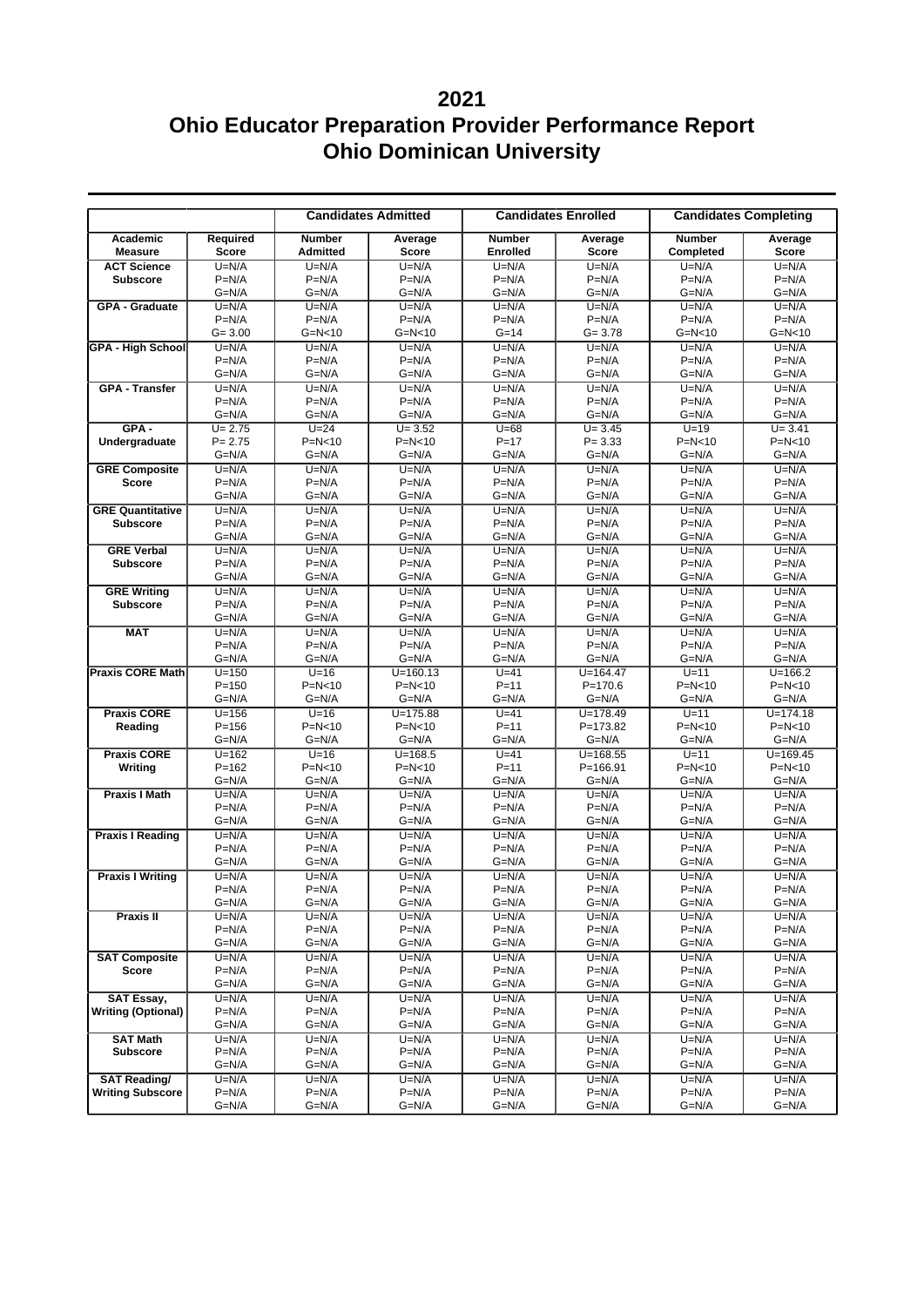| <b>Other Criteria</b>                      | Undergraduate | Post-Baccalaureate | Graduate  |
|--------------------------------------------|---------------|--------------------|-----------|
| <b>Dispositional Assessment</b>            | N             | N                  | N         |
| <b>EMPATHY/Omaha Interview</b>             | $\mathsf{N}$  | N                  | N         |
| Essay                                      | Y             | Y                  | Y         |
| <b>High School Class Rank</b>              | N/A           | N/A                | N/A       |
| Interview                                  | ${\sf N}$     | N                  | Y         |
| <b>Letter of Commitment</b>                | N             | N                  | N         |
| <b>Letter of Recommendation</b>            | Y             | Y                  | Y         |
| Myers-Briggs Type Indicator                | N/A           | N                  | N         |
| <b>OAE Content Assessment</b>              | N/A           | N/A                | N         |
| Portfolio                                  | N             | N                  | N         |
| <b>Prerequisite Courses</b>                | $\mathsf{N}$  | $\mathsf{N}$       | N         |
| <b>SRI Teacher Perceiver</b>               | N/A           | N/A                | N         |
| Superintendent Statement of<br>Sponsorship | N/A           | N/A                | N         |
| <b>Teacher Insight</b>                     | ${\sf N}$     | N                  | ${\sf N}$ |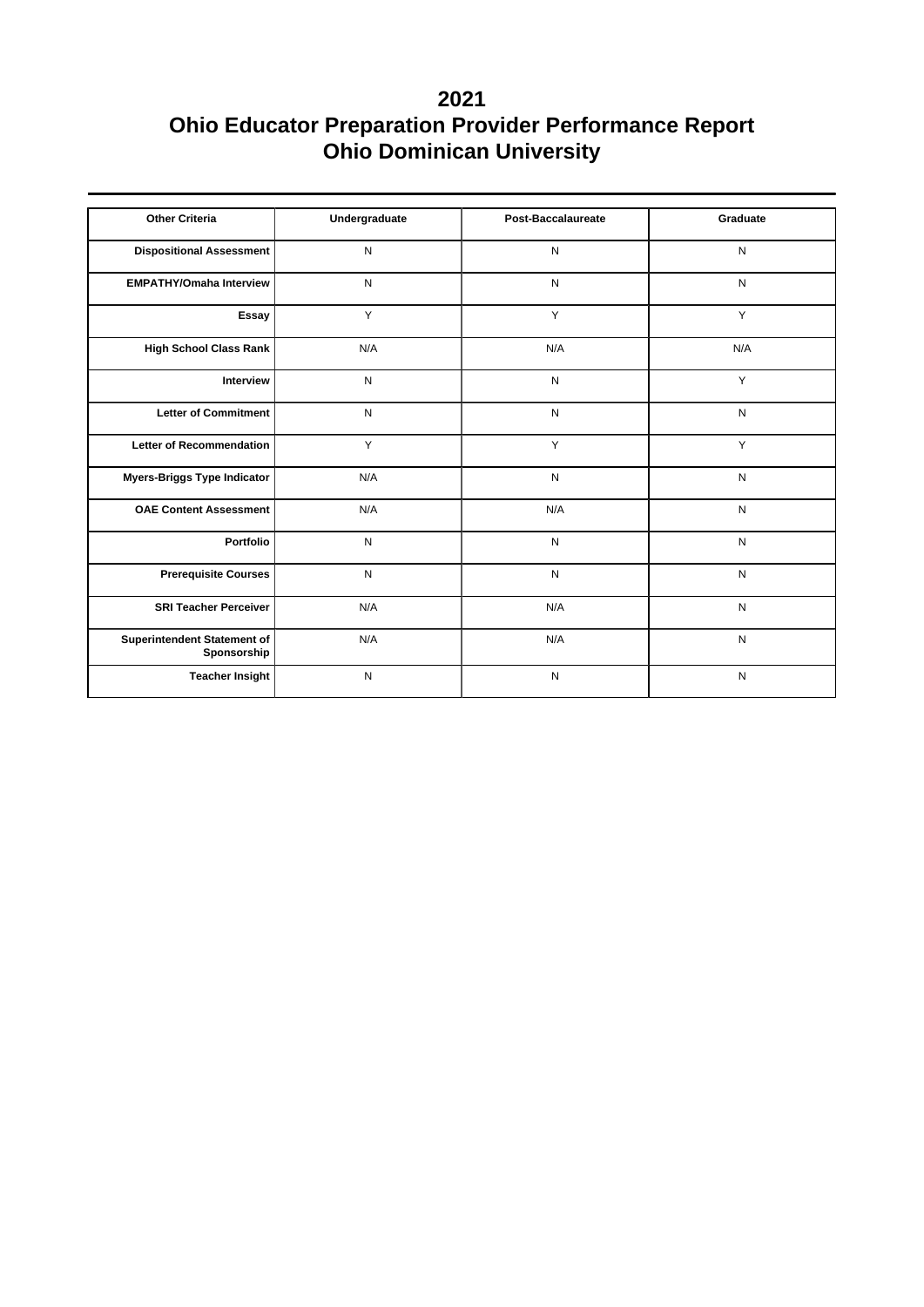### **2021**

## **Ohio Educator Preparation Provider Performance Report Ohio Dominican University**

#### **Principal Program Admission Requirements**

Candidates admitted to the Ed Ldr program at Ohio Dominican are required to have a UG GPA of 3.00. Candidates are required to submit a letter of recommendation from a building administrator from their sponsoring district. In addition, candidates are interviewed by the department chair and/or the program coordinator. Candidates write an essay that they upload to our data management system, TK20.

|                                                |                          | <b>Candidates Admitted</b>       |                         | <b>Candidates Enrolled</b>       |                         | <b>Candidates Completing</b> |                         |
|------------------------------------------------|--------------------------|----------------------------------|-------------------------|----------------------------------|-------------------------|------------------------------|-------------------------|
| Academic<br><b>Measure</b>                     | Required<br><b>Score</b> | <b>Number</b><br><b>Admitted</b> | Average<br><b>Score</b> | <b>Number</b><br><b>Enrolled</b> | Average<br><b>Score</b> | <b>Number</b><br>Completed   | Average<br><b>Score</b> |
| $GPA -$<br>Undergraduate                       | $\frac{1}{3.00}$         | 26                               | 3.89                    | 82                               | 3.95                    | $\overline{39}$              | 3.98                    |
| <b>Praxis I Math</b>                           | N/A                      | N/A                              | N/A                     | N/A                              | N/A                     | N/A                          | N/A                     |
| <b>GPA - Graduate</b>                          | N/A                      | N/A                              | N/A                     | N/A                              | N/A                     | N/A                          | N/A                     |
| <b>ACT Essay</b><br>(Optional)                 | N/A                      | N/A                              | N/A                     | N/A                              | N/A                     | N/A                          | N/A                     |
| <b>GRE Writing</b><br><b>Subscore</b>          | N/A                      | N/A                              | N/A                     | N/A                              | N/A                     | N/A                          | N/A                     |
| <b>SAT Math</b><br><b>Subscore</b>             | N/A                      | N/A                              | N/A                     | N/A                              | N/A                     | N/A                          | N/A                     |
| <b>ACT Math</b><br><b>Subscore</b>             | N/A                      | N/A                              | N/A                     | N/A                              | N/A                     | N/A                          | N/A                     |
| <b>ACT Reading</b><br><b>Subscore</b>          | N/A                      | N/A                              | N/A                     | N/A                              | N/A                     | N/A                          | N/A                     |
| <b>SAT Reading/</b><br><b>Writing Subscore</b> | N/A                      | N/A                              | N/A                     | N/A                              | N/A                     | N/A                          | N/A                     |
| <b>ACT Composite</b><br><b>Score</b>           | N/A                      | N/A                              | N/A                     | N/A                              | N/A                     | N/A                          | N/A                     |
| <b>ACT Science</b><br><b>Subscore</b>          | N/A                      | N/A                              | N/A                     | N/A                              | N/A                     | N/A                          | N/A                     |
| <b>SAT Composite</b><br><b>Score</b>           | N/A                      | N/A                              | N/A                     | N/A                              | N/A                     | N/A                          | N/A                     |
| <b>Praxis I Reading</b>                        | N/A                      | N/A                              | N/A                     | N/A                              | N/A                     | N/A                          | N/A                     |
| <b>SAT Essay,</b><br><b>Writing (Optional)</b> | N/A                      | N/A                              | N/A                     | N/A                              | N/A                     | N/A                          | N/A                     |
| <b>GRE Composite</b><br><b>Score</b>           | N/A                      | N/A                              | N/A                     | N/A                              | N/A                     | N/A                          | N/A                     |
| <b>MAT</b>                                     | N/A                      | N/A                              | N/A                     | N/A                              | N/A                     | N/A                          | N/A                     |
| <b>ACT English</b><br><b>Subscore</b>          | N/A                      | N/A                              | N/A                     | N/A                              | N/A                     | N/A                          | N/A                     |
| <b>Praxis II</b>                               | N/A                      | N/A                              | N/A                     | N/A                              | N/A                     | N/A                          | N/A                     |
| <b>GRE Verbal</b><br><b>Subscore</b>           | N/A                      | N/A                              | N/A                     | N/A                              | N/A                     | N/A                          | N/A                     |
| <b>GRE Quantitative</b><br><b>Subscore</b>     | N/A                      | N/A                              | N/A                     | N/A                              | N/A                     | N/A                          | N/A                     |
| <b>GPA - High School</b>                       | N/A                      | N/A                              | N/A                     | N/A                              | N/A                     | N/A                          | N/A                     |
| <b>Praxis I Writing</b>                        | N/A                      | N/A                              | N/A                     | N/A                              | N/A                     | N/A                          | N/A                     |

#### **Principal Preparation Programs**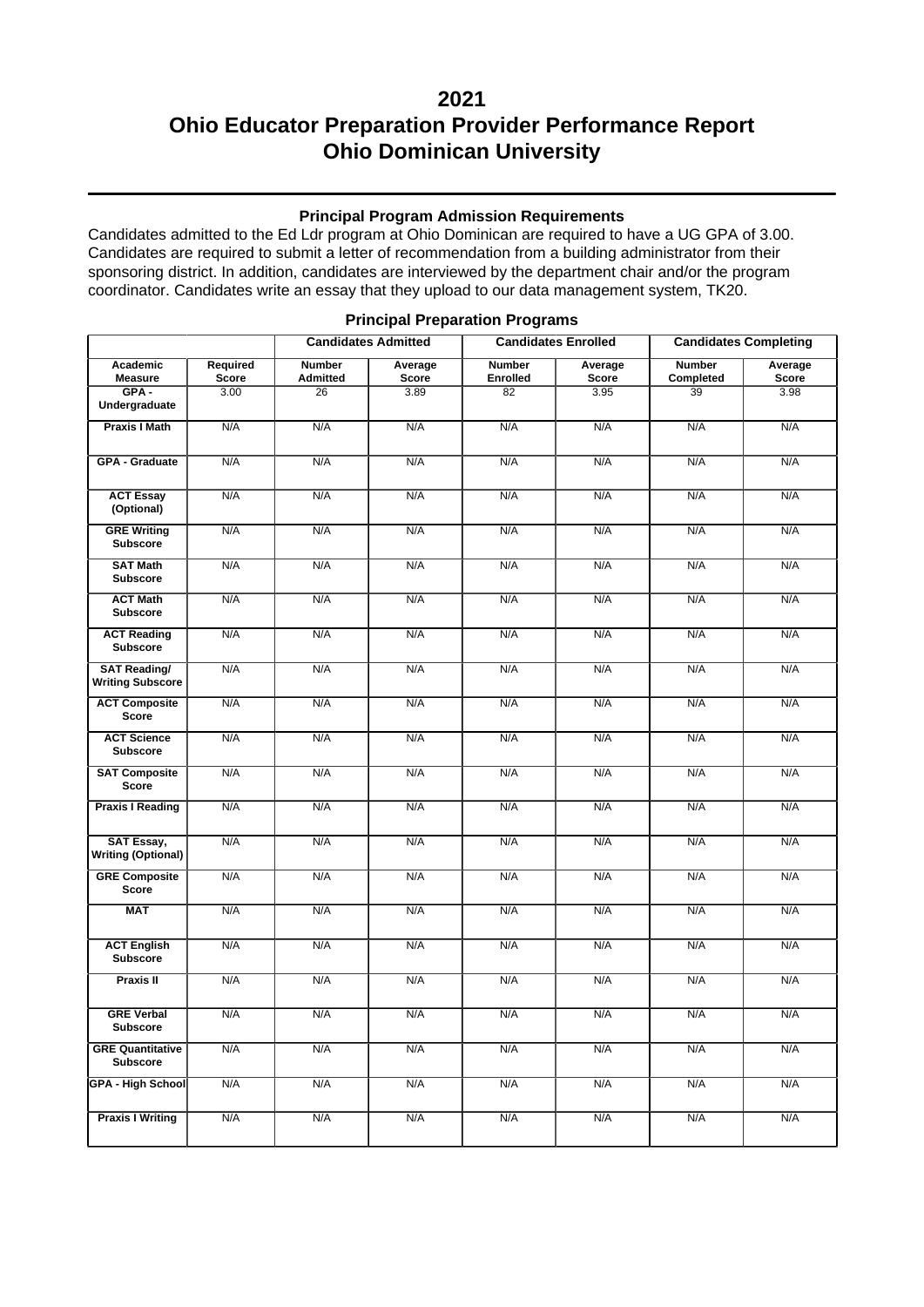| <b>Other Criteria</b>                   |              |  |  |  |  |  |
|-----------------------------------------|--------------|--|--|--|--|--|
| <b>Dispositional Assessment</b>         | ${\sf N}$    |  |  |  |  |  |
| <b>EMPATHY/Omaha Interview</b>          | $\mathsf{N}$ |  |  |  |  |  |
| Essay                                   | Y            |  |  |  |  |  |
| Interview                               | Υ            |  |  |  |  |  |
| <b>Letter of Commitment</b>             | ${\sf N}$    |  |  |  |  |  |
| <b>Letter of Recommendation</b>         | Y            |  |  |  |  |  |
| <b>Myers-Briggs Type Indicator</b>      | $\mathsf{N}$ |  |  |  |  |  |
| Portfolio                               | $\mathsf{N}$ |  |  |  |  |  |
| <b>Prerequisite Courses</b>             | $\mathsf{N}$ |  |  |  |  |  |
| <b>SRI Teacher Perceiver</b>            | $\mathsf{N}$ |  |  |  |  |  |
| Superintendent Statement of Sponsorship | $\mathsf{N}$ |  |  |  |  |  |
| <b>Teacher Insight</b>                  | $\mathsf{N}$ |  |  |  |  |  |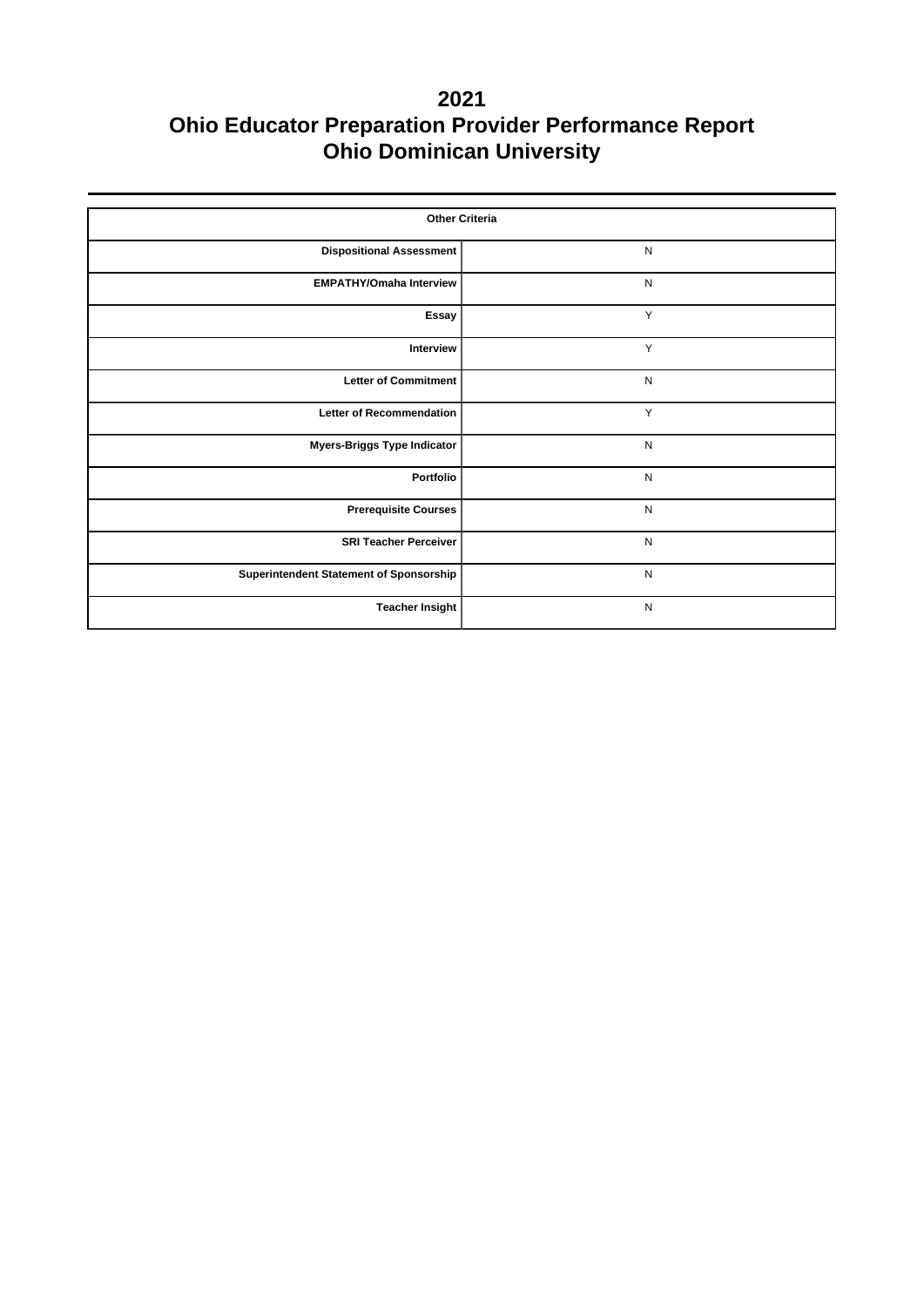### **Pre-Service Teacher Survey Results**

Reporting Period from Sept 1, 2020 to Aug 31, 2021

#### **Description of Data:**

To gather information on student satisfaction with the quality of preparation provided by their educator preparation programs, the Ohio Department of Higher Education administers a survey aligned with the Ohio Standards for the Teaching Profession (OSTP), Ohio licensure requirements, and elements of national accreditation. All Ohio candidates receive an invitation to complete the survey during their professional internship (student teaching). The results of this survey are reflected here. A total of 2,514 respondents completed the survey statewide for a response rate of 51.6 percent.

### **Ohio Dominican University Survey Response Rate = 182.35% Total Survey Responses = 31**

| No.            | Question                                                                                                                                                                                                               | <b>Institution</b><br>Average | <b>State</b><br>Average |
|----------------|------------------------------------------------------------------------------------------------------------------------------------------------------------------------------------------------------------------------|-------------------------------|-------------------------|
| $\mathbf{1}$   | My teacher licensure program prepared me with knowledge of research on how students<br>learn.                                                                                                                          | 3.47                          | 3.56                    |
| 2              | My teacher licensure program prepared me to recognize characteristics of gifted students,<br>students with disabilities, and at-risk students in order to plan and deliver appropriate<br>instruction.                 | 3.53                          | 3.40                    |
| 3              | My teacher licensure program prepared me with high levels of knowledge and the academic<br>content I plan to teach.                                                                                                    | 3.53                          | 3.42                    |
| $\overline{4}$ | My teacher licensure program prepared me to identify instructional strategies appropriate to<br>my content area.                                                                                                       | 3.47                          | 3.52                    |
| 5              | My teacher licensure program prepared me to understand the importance of linking<br>interdisciplinary experiences.                                                                                                     | 3.53                          | 3.47                    |
| 6              | My teacher licensure program prepared me to align instructional goals and activities with<br>Ohio's academic content standards, including Ohio's Learning Standards.                                                   | 3.94                          | 3.69                    |
| $\overline{7}$ | My teacher licensure program prepared me to use assessment data to inform instruction.                                                                                                                                 | 3.76                          | 3.55                    |
| 8              | My teacher licensure program prepared me to clearly communicate learning goals to students.                                                                                                                            | 3.88                          | 3.58                    |
| 9              | My teacher licensure program prepared me to apply knowledge of how students learn, to<br>inform instruction.                                                                                                           | 3.71                          | 3.60                    |
| 10             | My teacher licensure program prepared me to differentiate instruction to support the learning<br>needs of all students, including students identified as gifted, students with disabilities, and at-<br>risk students. | 3.53                          | 3.51                    |
| 11             | My teacher licensure program prepared me to identify strategies to increase student<br>motivation and interest in topics of study.                                                                                     | 3.53                          | 3.49                    |
| 12             | My teacher licensure program prepared me to create learning situations in which students<br>work independently, collaboratively, and/or a whole class.                                                                 | 3.71                          | 3.66                    |
| 13             | My teacher licensure program prepared me to use strategies for effective classroom<br>management.                                                                                                                      | 3.65                          | 3.41                    |
| 14             | My teacher licensure program prepared me to communicate clearly and effectively.                                                                                                                                       | 3.82                          | 3.65                    |

#### **1=Strongly Disagree 2=Disagree 3=Agree 4=Strongly Agree**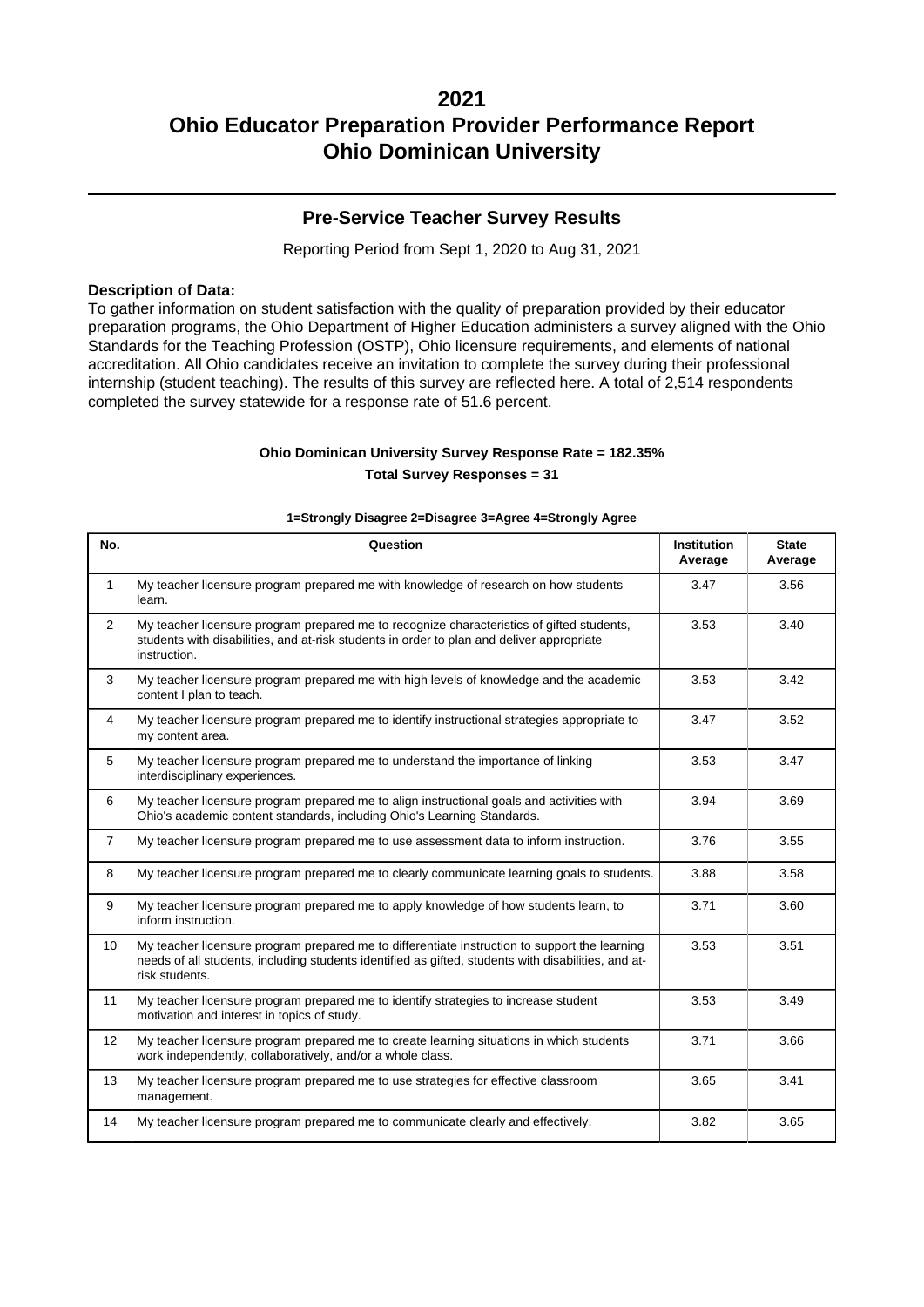| No. | Question                                                                                                                                                                  | Institution<br>Average | <b>State</b><br>Average |
|-----|---------------------------------------------------------------------------------------------------------------------------------------------------------------------------|------------------------|-------------------------|
| 15  | My teacher licensure program prepared me to understand the importance of communication<br>with families and caregivers.                                                   | 3.76                   | 3.60                    |
| 16  | My teacher licensure program prepared me to understand, uphold, and follow professional<br>ethics, policies, and legal codes of professional conduct.                     | 3.82                   | 3.73                    |
| 17  | My teacher licensure program prepared me to use a variety of diagnostic, formative, and<br>summative assessments.                                                         | 3.59                   | 3.62                    |
| 18  | My teacher licensure program prepared me to communicate high expectations for all students.                                                                               | 3.65                   | 3.70                    |
| 19  | My teacher licensure program prepared me to understand students' diverse cultures,<br>language skills, and experiences.                                                   | 3.59                   | 3.56                    |
| 20  | My teacher licensure program prepared me to treat all students fairly and establish an<br>environment that is respectful, supportive, and caring.                         | 3.82                   | 3.78                    |
| 21  | My teacher licensure program prepared me to use technology to enhance teaching and<br>student learning.                                                                   | 3.59                   | 3.56                    |
| 22  | My teacher licensure program prepared me to collaborate with colleagues and members of<br>the community when and where appropriate.                                       | 3.71                   | 3.60                    |
| 23  | My teacher licensure program collected evidence of my performance on multiple measures to<br>monitor my progress.                                                         | 3.65                   | 3.59                    |
| 24  | My teacher licensure program provided me with knowledge of the Ohio Licensure Program<br>standards for my discipline (e.g. NAEYC, CEC, NCTM).                             | 3.47                   | 3.25                    |
| 25  | My teacher licensure program provided me with knowledge of the operation of Ohio schools<br>as delineated in the Ohio Department of Education School Operating Standards. | 3.47                   | 3.16                    |
| 26  | My teacher licensure program provided me with knowledge of the requirements for the<br>Resident Educator License.                                                         | 3.47                   | 3.10                    |
| 27  | My teacher licensure program provided me with knowledge of the Ohio Standards for the<br>Teaching Profession.                                                             | 3.59                   | 3.42                    |
| 28  | My teacher licensure program provided me with knowledge of the Ohio Standards for<br>Professional Development.                                                            | 3.59                   | 3.28                    |
| 29  | My teacher licensure program provided me with knowledge of the Ohio Academic Content<br>Standards, including Ohio's Learning Standards.                                   | 3.71                   | 3.69                    |
| 30  | My teacher licensure program provided me with knowledge of the Value-added Growth<br>Measure as defined by the Ohio State Board of Education.                             | 3.29                   | 3.00                    |
| 31  | My teacher licensure program provided field experiences that supported my development as<br>an effective educator focused on student learning.                            | 3.71                   | 3.74                    |
| 32  | My teacher licensure program provided field experiences in a variety of settings (urban,<br>suburban, and rural).                                                         | 3.35                   | 3.50                    |
| 33  | My teacher licensure program provided student teaching experience(s) that supported my<br>development as an effective educator focused on student learning.               | 3.76                   | 3.73                    |
| 34  | My teacher licensure program provided cooperating teachers who supported me through<br>observation and conferences (face-to-face or via electronic media).                | 3.88                   | 3.74                    |
| 35  | My teacher licensure program provided university supervisors who supported me through<br>observation and conferences (face-to-face or via electronic media).              | 3.65                   | 3.66                    |
| 36  | My teacher licensure program provided opportunities to work with diverse students (including<br>gifted students, students with disabilities, and at-risk students).       | 3.88                   | 3.57                    |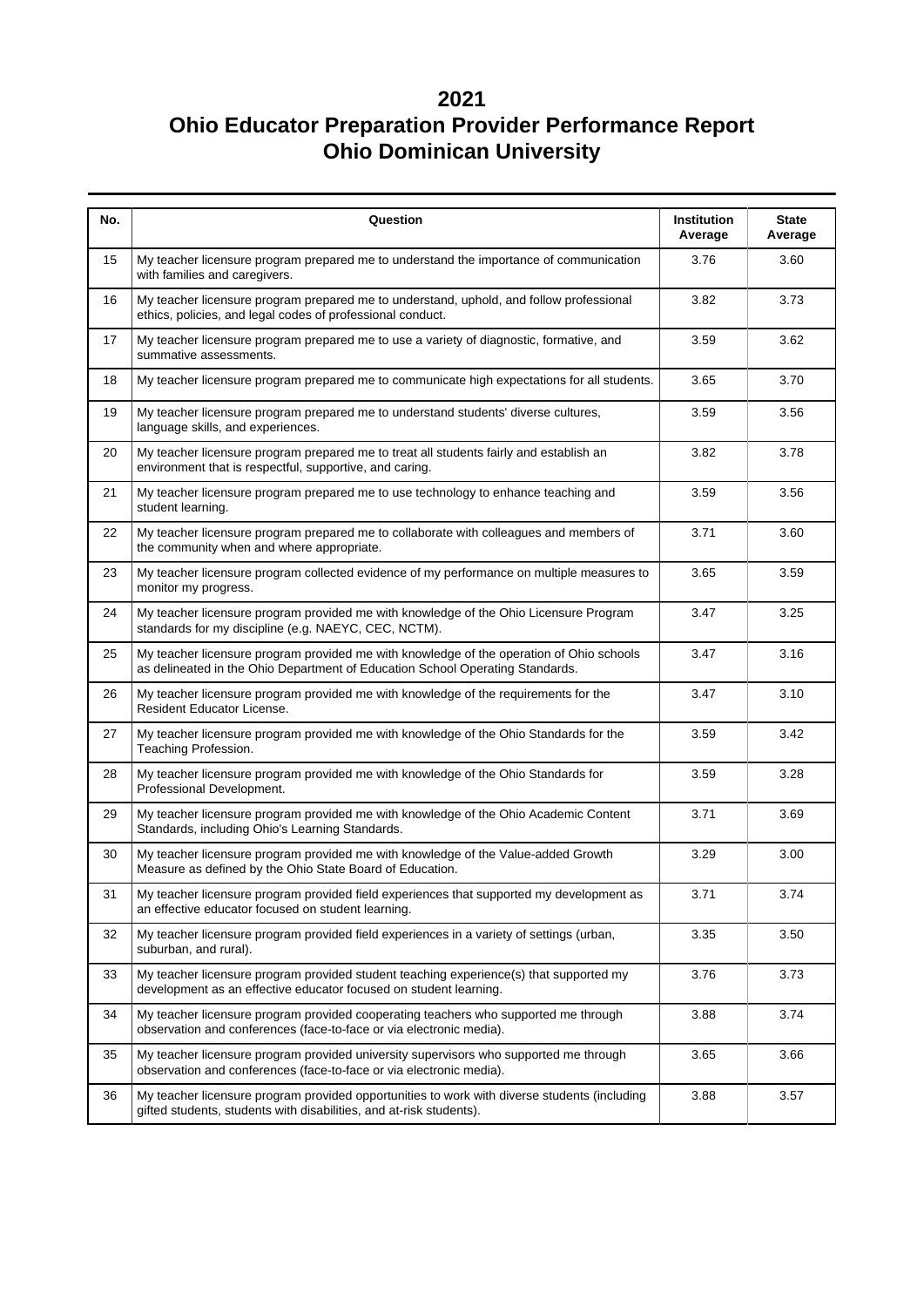| No. | Question                                                                                                                         | <b>Institution</b><br>Average | <b>State</b><br>Average |
|-----|----------------------------------------------------------------------------------------------------------------------------------|-------------------------------|-------------------------|
| 37  | My teacher licensure program provided opportunities to understand students' diverse cultures,<br>languages, and experiences.     | 3.76                          | 3.54                    |
| 38  | My teacher licensure program provided opportunities to work with diverse teachers.                                               | 3.41                          | 3.28                    |
| 39  | My teacher licensure program provided opportunities to interact with diverse faculty.                                            | 3.29                          | 3.32                    |
| 40  | My teacher licensure program provided opportunities to work and study with diverse peers.                                        | 3.47                          | 3.38                    |
| 41  | Overall, the faculty in my teacher licensure program demonstrated in-depth knowledge of their<br>field.                          | 3.88                          | 3.69                    |
| 42  | Overall, the faculty in my teacher licensure program used effective teaching methods that<br>helped promote learning.            | 3.88                          | 3.61                    |
| 43  | Overall, the faculty in my teacher licensure program modeled respect for diverse populations.                                    | 3.82                          | 3.69                    |
| 44  | Overall, the faculty in my teacher licensure program integrated diversity-related subject matter<br>within coursework.           | 3.94                          | 3.61                    |
| 45  | Overall, the faculty in my teacher licensure program used technology to facilitate teaching and<br>learning.                     | 3.88                          | 3.67                    |
| 46  | Overall, the faculty in my teacher licensure program conducted themselves in a professional<br>manner.                           | 4.00                          | 3.71                    |
| 47  | My teacher licensure program provided clearly articulated policies published to facilitate<br>progression to program completion. | 3.76                          | 3.50                    |
| 48  | My teacher licensure program provided opportunities to voice concerns about the program.                                         | 3.53                          | 3.29                    |
| 49  | My teacher licensure program provided advising to facilitate progression to program<br>completion.                               | 3.71                          | 3.51                    |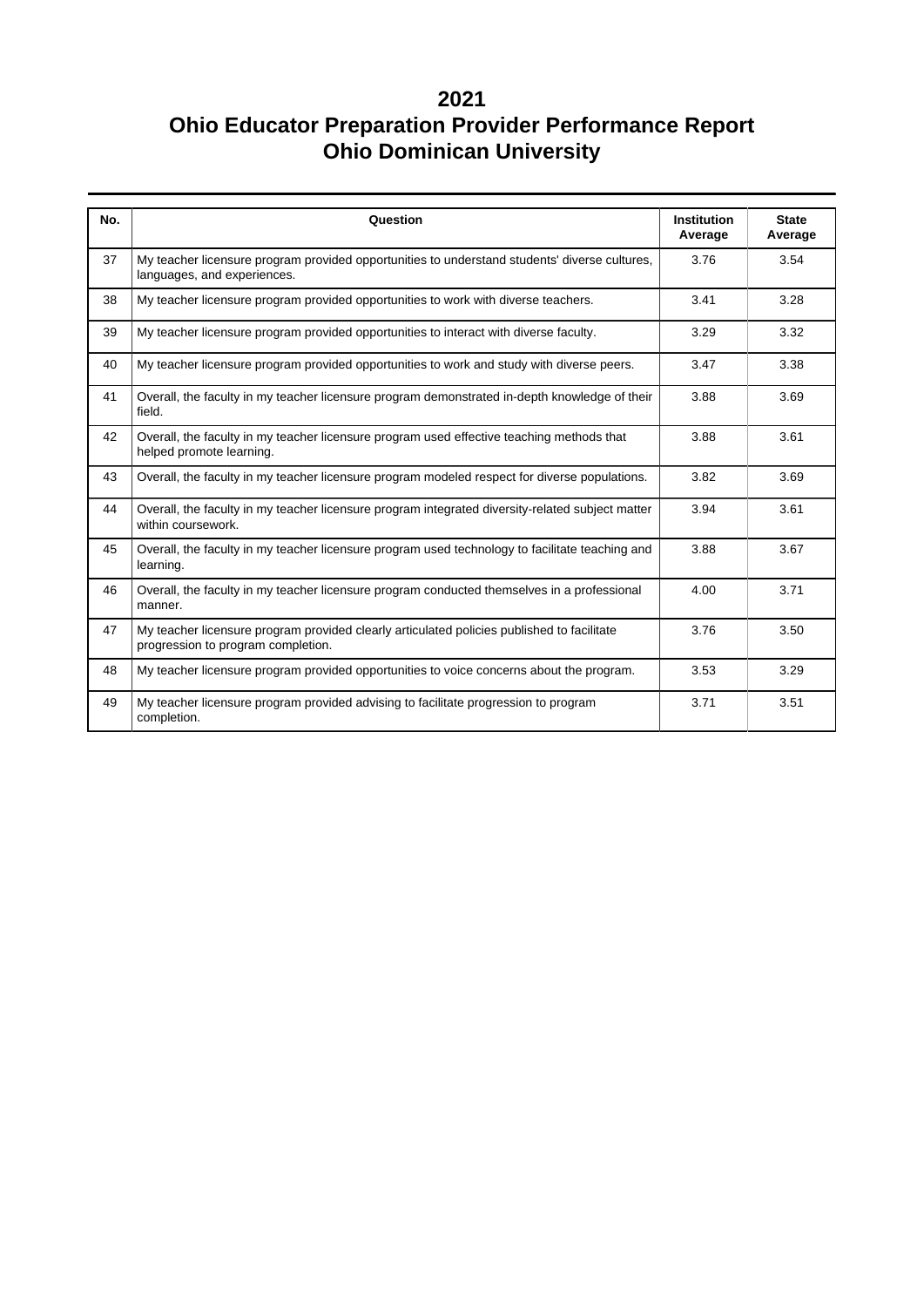### **Statewide Survey of Ohio Resident Educators' Reflections on their Educator Preparation Program**

Reporting Period from Sept 1, 2020 to Aug 31, 2021

#### **Description of Data:**

To gather information on alumni satisfaction with the quality of preparation provided by their educator preparation programs, the Ohio Department of Higher Education administers a survey aligned with the Ohio Standards for the Teaching Profession (OSTP), Ohio licensure requirements, and elements of national accreditation. All Ohio Resident Educators who completed their preparation in Ohio receive an invitation to complete the survey in the fall semester as they enter Year 2 of the Resident Educator program. A total of 456 respondents completed the survey statewide for a response rate of 12.5 percent.

| No.            | Question                                                                                                                                                                                                               | <b>Institution</b><br>Average | <b>State</b><br>Average |
|----------------|------------------------------------------------------------------------------------------------------------------------------------------------------------------------------------------------------------------------|-------------------------------|-------------------------|
| $\mathbf{1}$   | My teacher licensure program prepared me with knowledge of research on how students<br>learn.                                                                                                                          | N <sub>10</sub>               | 3.43                    |
| $\overline{2}$ | My teacher licensure program prepared me to recognize characteristics of gifted students,<br>students with disabilities, and at-risk students in order to plan and deliver appropriate<br>instruction.                 | N <sub>10</sub>               | 3.19                    |
| 3              | My teacher licensure program prepared me with high levels of knowledge and the academic<br>content I plan to teach.                                                                                                    | N <sub>10</sub>               | 3.27                    |
| $\overline{4}$ | My teacher licensure program prepared me to identify instructional strategies appropriate to<br>my content area.                                                                                                       | N <sub>10</sub>               | 3.37                    |
| 5              | My teacher licensure program prepared me to understand the importance of linking<br>interdisciplinary experiences.                                                                                                     | N <sub>10</sub>               | 3.26                    |
| 6              | My teacher licensure program prepared me to align instructional goals and activities with<br>Ohio's academic content standards, including Ohio's Learning Standards.                                                   | N <sub>10</sub>               | 3.53                    |
| $\overline{7}$ | My teacher licensure program prepared me to use assessment data to inform instruction.                                                                                                                                 | N <sub>10</sub>               | 3.40                    |
| 8              | My teacher licensure program prepared me to clearly communicate learning goals to students.                                                                                                                            | N <sub>10</sub>               | 3.39                    |
| 9              | My teacher licensure program prepared me to apply knowledge of how students learn, to<br>inform instruction.                                                                                                           | N <sub>10</sub>               | 3.42                    |
| 10             | My teacher licensure program prepared me to differentiate instruction to support the learning<br>needs of all students, including students identified as gifted, students with disabilities, and at-<br>risk students. | N <sub>10</sub>               | 3.31                    |
| 11             | My teacher licensure program prepared me to identify strategies to increase student<br>motivation and interest in topics of study.                                                                                     | N <sub>10</sub>               | 3.23                    |
| 12             | My teacher licensure program prepared me to create learning situations in which students<br>work independently, collaboratively, and/or a whole class.                                                                 | N <sub>10</sub>               | 3.39                    |
| 13             | My teacher licensure program prepared me to use strategies for effective classroom<br>management.                                                                                                                      | N <sub>10</sub>               | 3.11                    |

#### **1=Strongly Disagree 2=Disagree 3=Agree 4=Strongly Agree**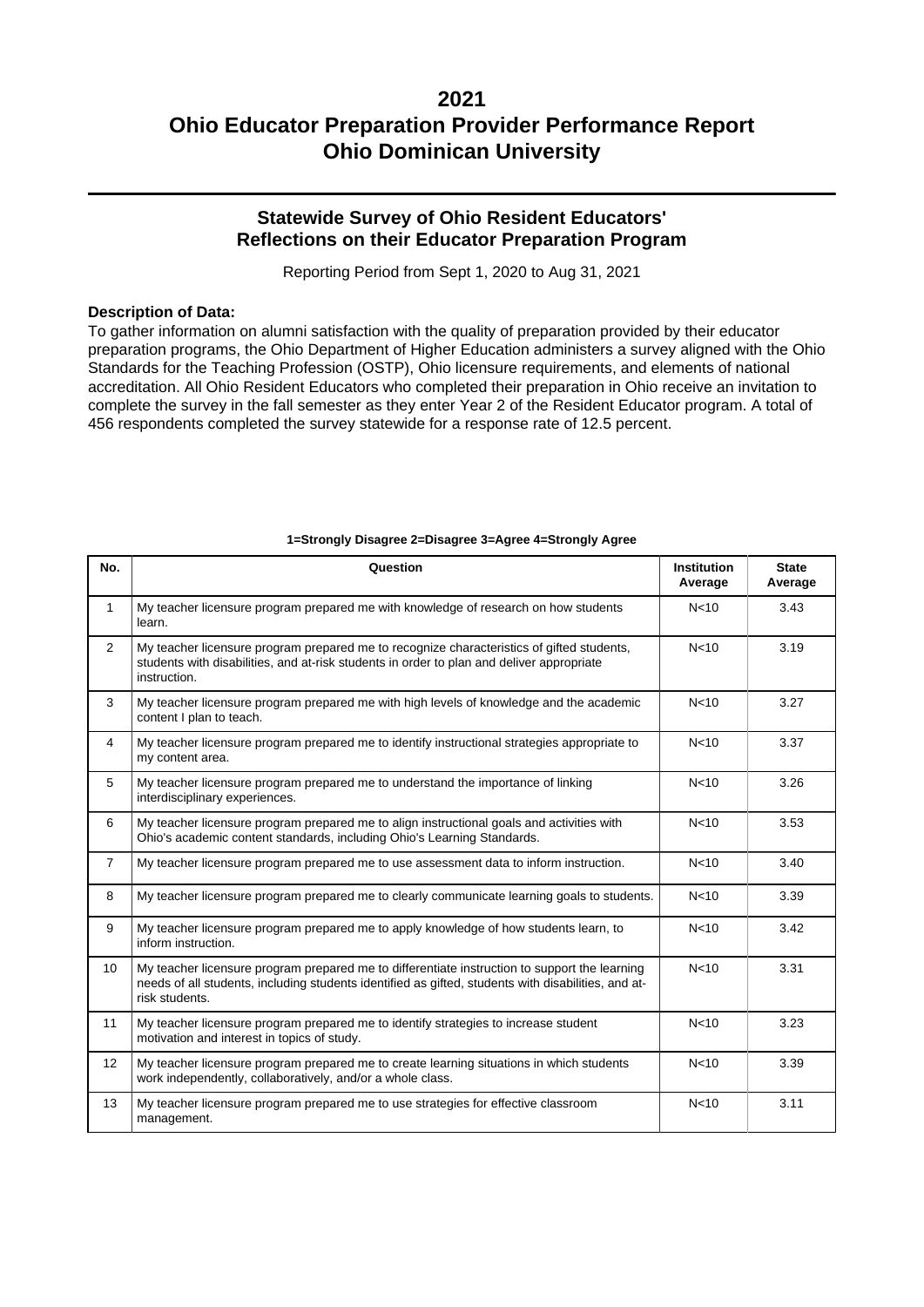| No. | Question                                                                                                                                                                               | Institution<br>Average | <b>State</b><br>Average |  |  |  |  |
|-----|----------------------------------------------------------------------------------------------------------------------------------------------------------------------------------------|------------------------|-------------------------|--|--|--|--|
| 14  | My teacher licensure program prepared me to communicate clearly and effectively.                                                                                                       | N <sub>10</sub>        | 3.41                    |  |  |  |  |
| 15  | My teacher licensure program prepared me to understand the importance of communication<br>with families and caregivers.                                                                | N <sub>10</sub>        | 3.35                    |  |  |  |  |
| 16  | My teacher licensure program prepared me to understand, uphold, and follow professional<br>ethics, policies, and legal codes of professional conduct.                                  | N <sub>10</sub>        | 3.56                    |  |  |  |  |
| 17  | My teacher licensure program prepared me to use a variety of diagnostic, formative, and<br>summative assessments.                                                                      | N<10                   | 3.43                    |  |  |  |  |
| 18  | My teacher licensure program prepared me to understand students' diverse cultures,<br>language skills, and experiences.                                                                | N <sub>10</sub>        | 3.31                    |  |  |  |  |
| 19  | My teacher licensure program prepared me to treat all students fairly and establish an<br>environment that is respectful, supportive, and caring.                                      | N <sub>10</sub>        | 3.58                    |  |  |  |  |
| 20  | My teacher licensure program prepared me to use technology to enhance teaching and<br>student learning.                                                                                | N <sub>10</sub>        | 3.22                    |  |  |  |  |
| 21  | My teacher licensure program prepared me to collaborate with colleagues and members of<br>the community when and where appropriate.                                                    | N <sub>10</sub>        | 3.39                    |  |  |  |  |
| 22  | My teacher licensure program collected evidence of my performance on multiple measures to<br>monitor my progress.                                                                      | N <sub>10</sub>        | 3.35                    |  |  |  |  |
| 23  | My teacher licensure program provided me with knowledge of the Ohio Licensure Program<br>standards for my discipline (e.g. NAEYC, CEC, NCTM).                                          | N<10                   | 3.15                    |  |  |  |  |
| 24  | My teacher licensure program provided me with knowledge of the operation of Ohio schools<br>as delineated in the Ohio Department of Education School Operating Standards.              | N <sub>10</sub>        | 3.04                    |  |  |  |  |
| 25  | My teacher licensure program provided me with knowledge of the requirements for the<br><b>Resident Educator License.</b>                                                               | N <sub>10</sub>        | 3.04                    |  |  |  |  |
| 26  | My teacher licensure program provided me with knowledge of the Ohio Standards for the<br>Teaching Profession.                                                                          | N <sub>10</sub>        | 3.30                    |  |  |  |  |
| 27  | My teacher licensure program provided me with knowledge of the Ohio Standards for<br>Professional Development.                                                                         | N <sub>10</sub>        | 3.15                    |  |  |  |  |
| 28  | My teacher licensure program provided me with knowledge of the Ohio Academic Content<br>Standards, including Ohio's Learning Standards.                                                | N <sub>10</sub>        | 3.46                    |  |  |  |  |
| 29  | My teacher licensure program provided me with knowledge of the Value-added Growth<br>Measure as defined by the Ohio State Board of Education.                                          | N <sub>10</sub>        | 2.85                    |  |  |  |  |
| 30  | My teacher licensure program provided field experiences that supported my development as<br>an effective educator focused on student learning.                                         | N <sub>10</sub>        | 3.56                    |  |  |  |  |
| 31  | My teacher licensure program provided field experiences in a variety of settings (urban,<br>suburban, and rural).                                                                      | N <sub>10</sub>        | 3.33                    |  |  |  |  |
| 32  | My teacher licensure program provided student teaching experience(s) that supported my<br>development as an effective educator focused on student learning.                            | N <sub>10</sub>        | 3.52                    |  |  |  |  |
| 33  | My teacher licensure program provided cooperating teachers who supported me through<br>observation and conferences (face-to-face or via electronic media).                             | N <sub>10</sub>        | 3.52                    |  |  |  |  |
| 34  | My teacher licensure program provided university supervisors who supported me through<br>observation and conferences (face-to-face or via electronic media).                           | N <sub>10</sub>        | 3.50                    |  |  |  |  |
| 35  | My teacher licensure program provided opportunities to work with diverse students (including<br>N <sub>10</sub><br>gifted students, students with disabilities, and at-risk students). |                        |                         |  |  |  |  |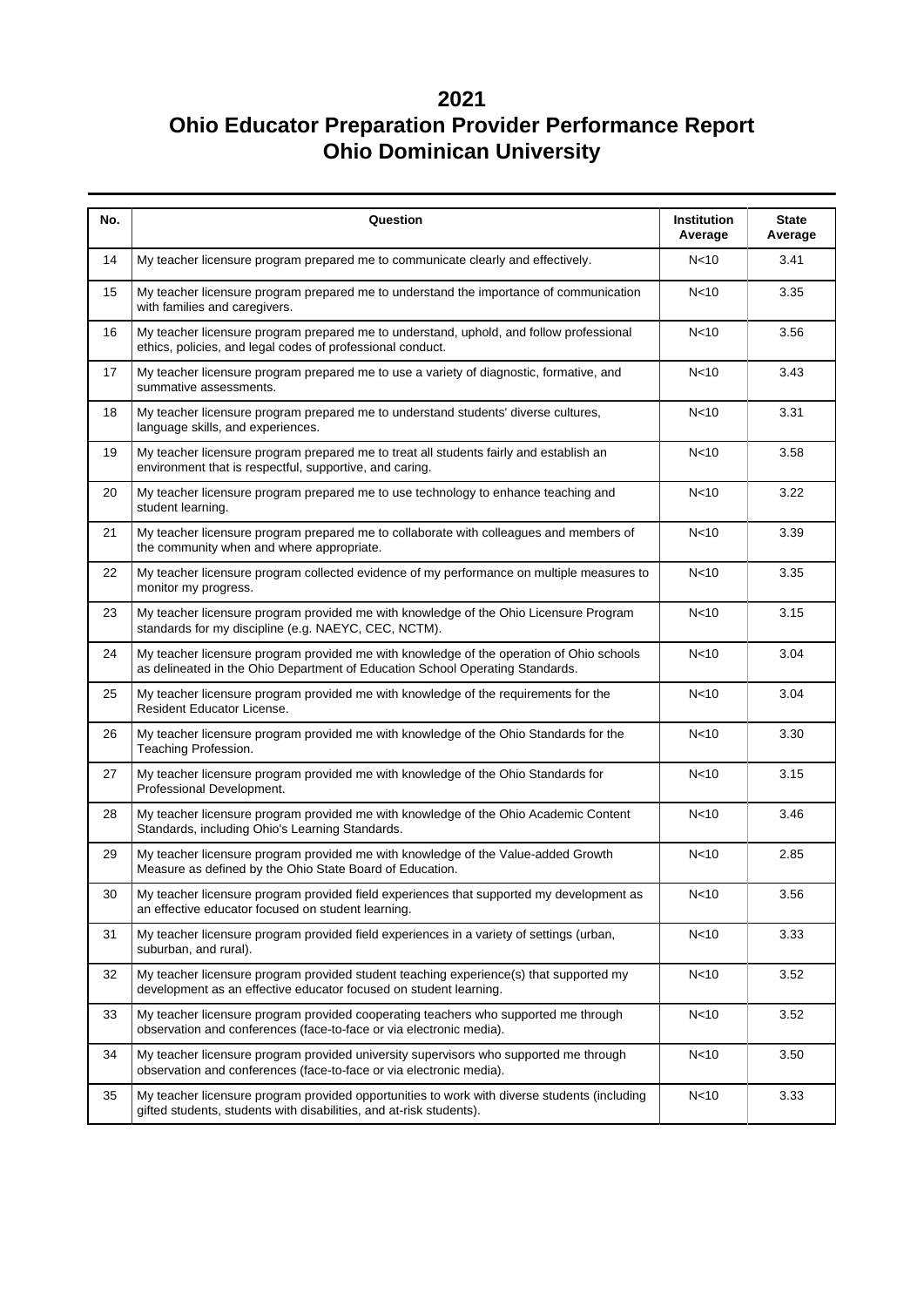| No. | Question                                                                                                                           | <b>Institution</b><br>Average | <b>State</b><br>Average |
|-----|------------------------------------------------------------------------------------------------------------------------------------|-------------------------------|-------------------------|
| 36  | My teacher licensure program provided opportunities to understand students' diverse cultures,<br>languages, and experiences.       | N <sub>10</sub>               | 3.34                    |
| 37  | My teacher licensure program provided opportunities to work with diverse teachers.                                                 | N <sub>10</sub>               | 3.13                    |
| 38  | My teacher licensure program provided opportunities to interact with diverse faculty.                                              | N <sub>10</sub>               | 3.17                    |
| 39  | My teacher licensure program provided opportunities to work and study with diverse peers.                                          | N <sub>10</sub>               | 3.20                    |
| 40  | Overall, the faculty in my teacher licensure program demonstrated in-depth knowledge of their<br>field.                            | N <sub>10</sub>               | 3.52                    |
| 41  | Overall, the faculty in my teacher licensure program used effective teaching methods that<br>helped promote learning.              | N <sub>10</sub>               | 3.43                    |
| 42  | Overall, the faculty in my teacher licensure program modeled respect for diverse populations.                                      | N <sub>10</sub>               | 3.49                    |
| 43  | Overall, the faculty in my teacher licensure program integrated diversity-related subject matter<br>within coursework.             | N <sub>10</sub>               | 3.36                    |
| 44  | Overall, the faculty in my teacher licensure program used technology to facilitate teaching and<br>learning.                       | N <sub>10</sub>               | 3.34                    |
| 45  | Overall, the faculty in my teacher licensure program conducted themselves in a professional<br>manner.                             | N <sub>10</sub>               | 3.53                    |
| 46  | My teacher licensure program provided clearly articulated policies published to facilitate<br>progression to program completion.   | N <sub>10</sub>               | 3.35                    |
| 47  | My teacher licensure program provided opportunities to voice concerns about the program.                                           | N <sub>10</sub>               | 3.12                    |
| 48  | My teacher licensure program provided advising to facilitate progression to program<br>completion.                                 | N <sub>10</sub>               | 3.34                    |
| 49  | My teacher licensure program prepared me with the knowledge and skills necessary to enter<br>the classroom as a Resident Educator. | N <sub>10</sub>               | 3.28                    |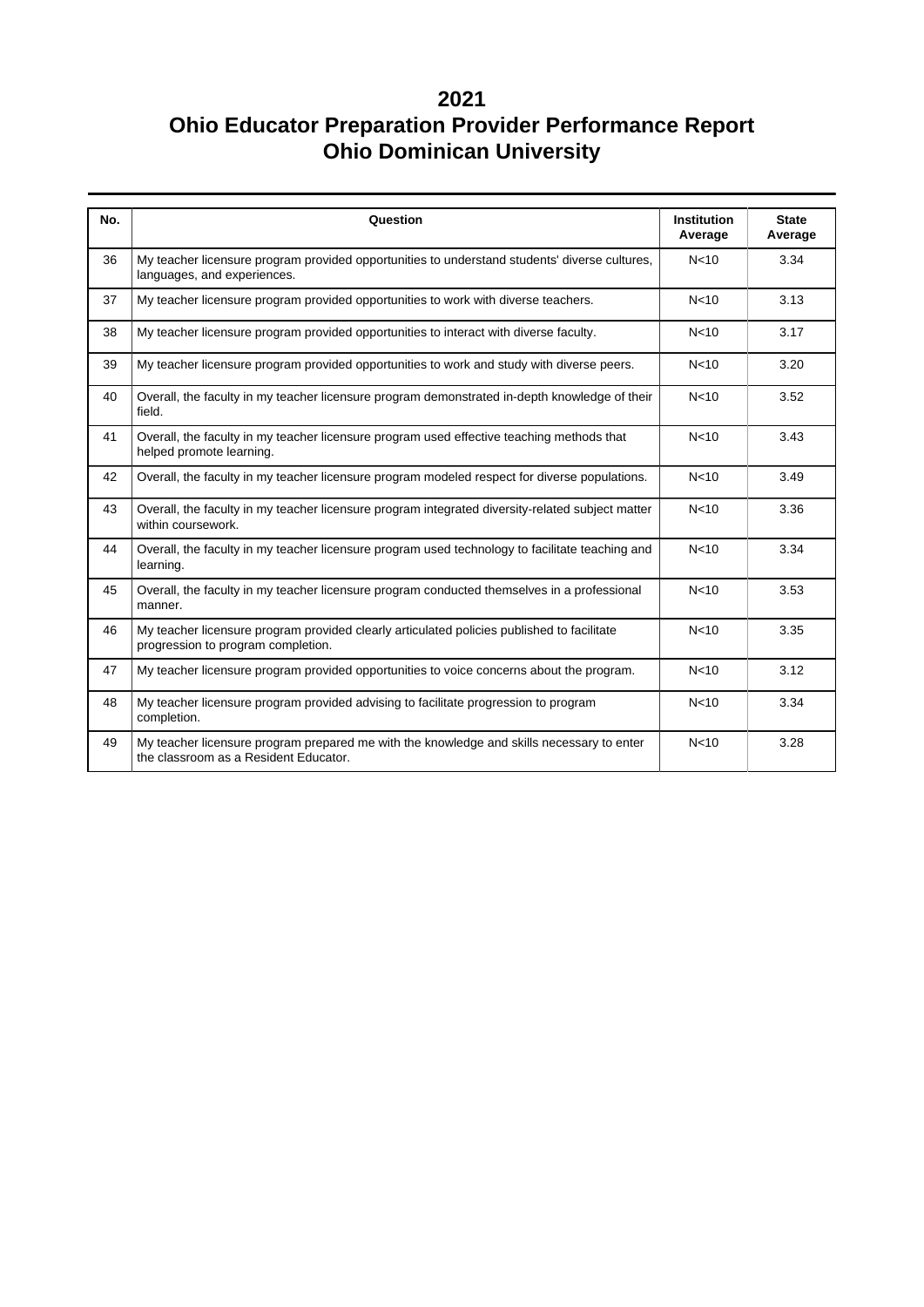### **Principal Intern Survey Results**

Reporting Period from Sept 1, 2020 to Aug 31, 2021

#### **Description of Data:**

To gather information on the quality of preparation provided by their educator preparation providers, the Ohio Department of Higher Education distributes a survey to Ohio principal interns. Questions on the survey are aligned with the Ohio Standards for Principals, Ohio licensure requirements, and elements of national accreditation. A total of 292 respondents completed the survey statewide for a response rate of 20.9 percent.

### **Ohio Dominican University Survey Response Rate = 325% Total Survey Responses = 26**

#### **1=Strongly Disagree 2=Disagree 3=Agree 4=Strongly Agree**

| No.            | Question                                                                                                                                                                                                       | <b>Institution</b><br>Average | <b>State</b><br>Average |
|----------------|----------------------------------------------------------------------------------------------------------------------------------------------------------------------------------------------------------------|-------------------------------|-------------------------|
| $\mathbf{1}$   | My program prepared me to lead and facilitate continuous improvement efforts within a school<br>building setting.                                                                                              | N <sub>10</sub>               | 3.64                    |
| $\overline{2}$ | My program prepared me to lead the processes of setting, monitoring, and achieving specific<br>and challenging goals for all students and staff.                                                               | N <sub>10</sub>               | 3.62                    |
| 3              | My program prepared me to anticipate, monitor, and respond to educational developments<br>affecting the school and its environment.                                                                            | N <sub>10</sub>               | 3.62                    |
| 4              | My program prepared me to lead instruction.                                                                                                                                                                    | N <sub>10</sub>               | 3.54                    |
| 5              | My program prepared me to ensure the instructional content being taught is aligned with<br>the academic standards (e.g. national, Common Core, state) and curriculum priorities of the<br>school and district. | N <sub>10</sub>               | 3.57                    |
| 6              | My program prepared me to ensure effective instructional practices meet the needs of all<br>students at high levels of learning.                                                                               | N <sub>10</sub>               | 3.62                    |
| $\overline{7}$ | My program prepared me to encourage and facilitate effective use of data by self and staff.                                                                                                                    | N <sub>10</sub>               | 3.69                    |
| 8              | My program prepared me to advocate for high levels of learning for all students, including<br>students identified as gifted, students with disabilities, and at-risk students.                                 | N <sub>10</sub>               | 3.67                    |
| 9              | My program prepared me to encourage and facilitate effective use of research by self and<br>staff.                                                                                                             | N <sub>10</sub>               | 3.66                    |
| 10             | My program prepared me to support staff in planning and implementing research-based<br>professional development and instructional practices.                                                                   | N <sub>10</sub>               | 3.65                    |
| 11             | My program prepared me to establish and maintain procedures and practices supporting staff<br>and students with a safe environment conducive to learning.                                                      | N <sub>10</sub>               | 3.70                    |
| 12             | My program prepared me to establish and maintain a nurturing school environment<br>addressing the physical and mental health needs of all.                                                                     | N <sub>10</sub>               | 3.64                    |
| 13             | My program prepared me to allocate resources, including technology, to support student and<br>staff learning.                                                                                                  | N <sub>10</sub>               | 3.55                    |
| 14             | My program prepared me to uphold and model professional ethics; local, state, and national<br>policies; and, legal codes of conduct                                                                            | N <sub>10</sub>               | 3.74                    |
| 15             | My program prepared me to share leadership with staff, students, parents, and community<br>members.                                                                                                            | N <sub>10</sub>               | 3.75                    |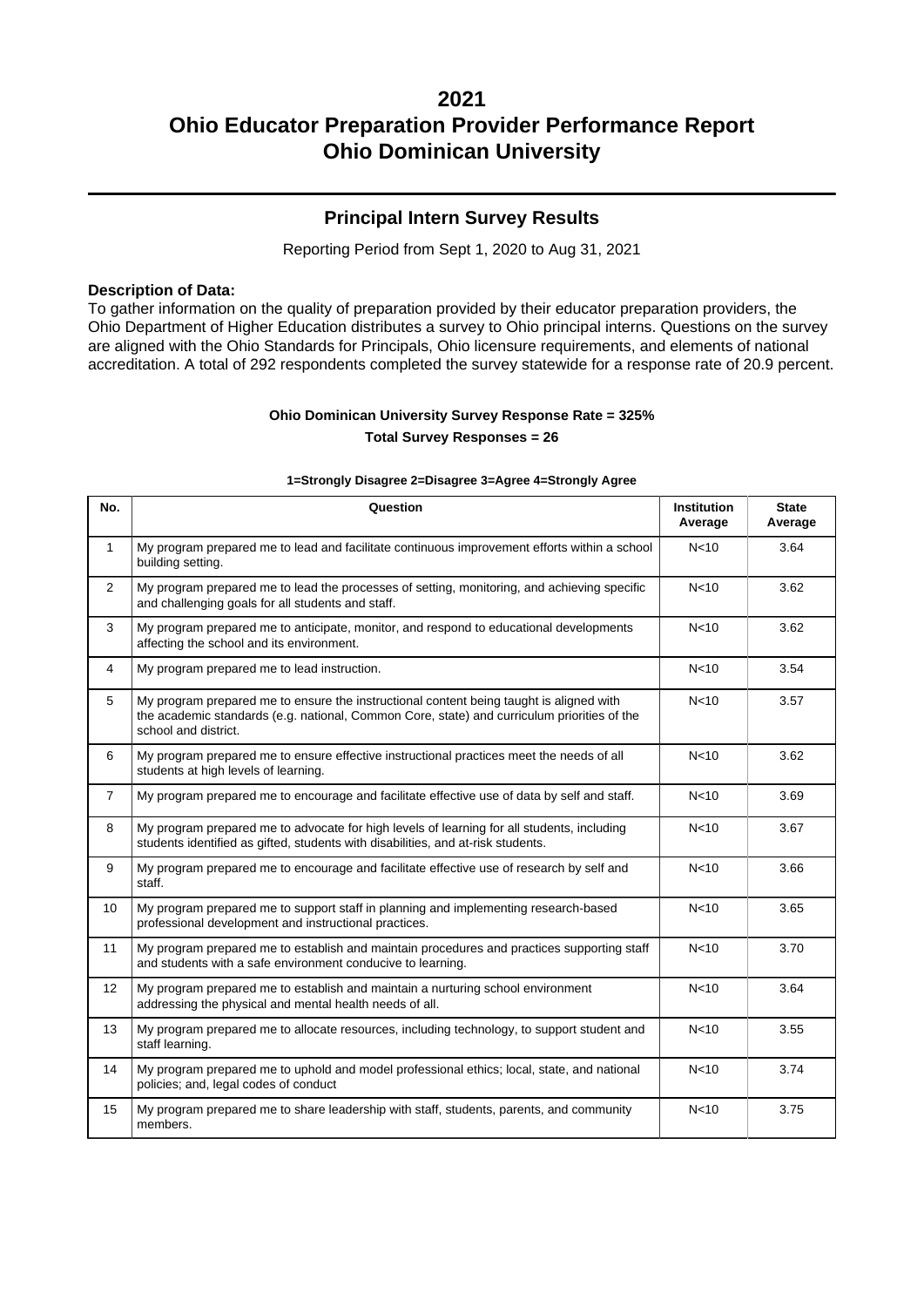| No. | Question                                                                                                                                                       | <b>Institution</b><br>Average | <b>State</b><br>Average |
|-----|----------------------------------------------------------------------------------------------------------------------------------------------------------------|-------------------------------|-------------------------|
| 16  | My program prepared me to establish effective working teams and developing structures for<br>collaboration between teachers and educational support personnel. | N <sub>10</sub>               | 3.70                    |
| 17  | My program prepared me to foster positive professional relationships among staff.                                                                              | N <sub>10</sub>               | 3.74                    |
| 18  | My program prepared me to support and advance the leadership capacity of educators.                                                                            | N <sub>10</sub>               | 3.70                    |
| 19  | My program prepared me to utilize good communication skills, both verbal and written, with all<br>stakeholder audiences.                                       | N <sub>10</sub>               | 3.70                    |
| 20  | My program prepared me to connect the school with the community through print and<br>electronic media.                                                         | N <sub>10</sub>               | 3.54                    |
| 21  | My program prepared me to involve parents and communities in improving student learning.                                                                       | N <sub>10</sub>               | 3.63                    |
| 22  | My program prepared me to use community resources to improve student learning.                                                                                 | N <sub>10</sub>               | 3.56                    |
| 23  | My program prepared me to establish expectations for using culturally responsive practices<br>that acknowledge and value diversity.                            | N <sub>10</sub>               | 3.65                    |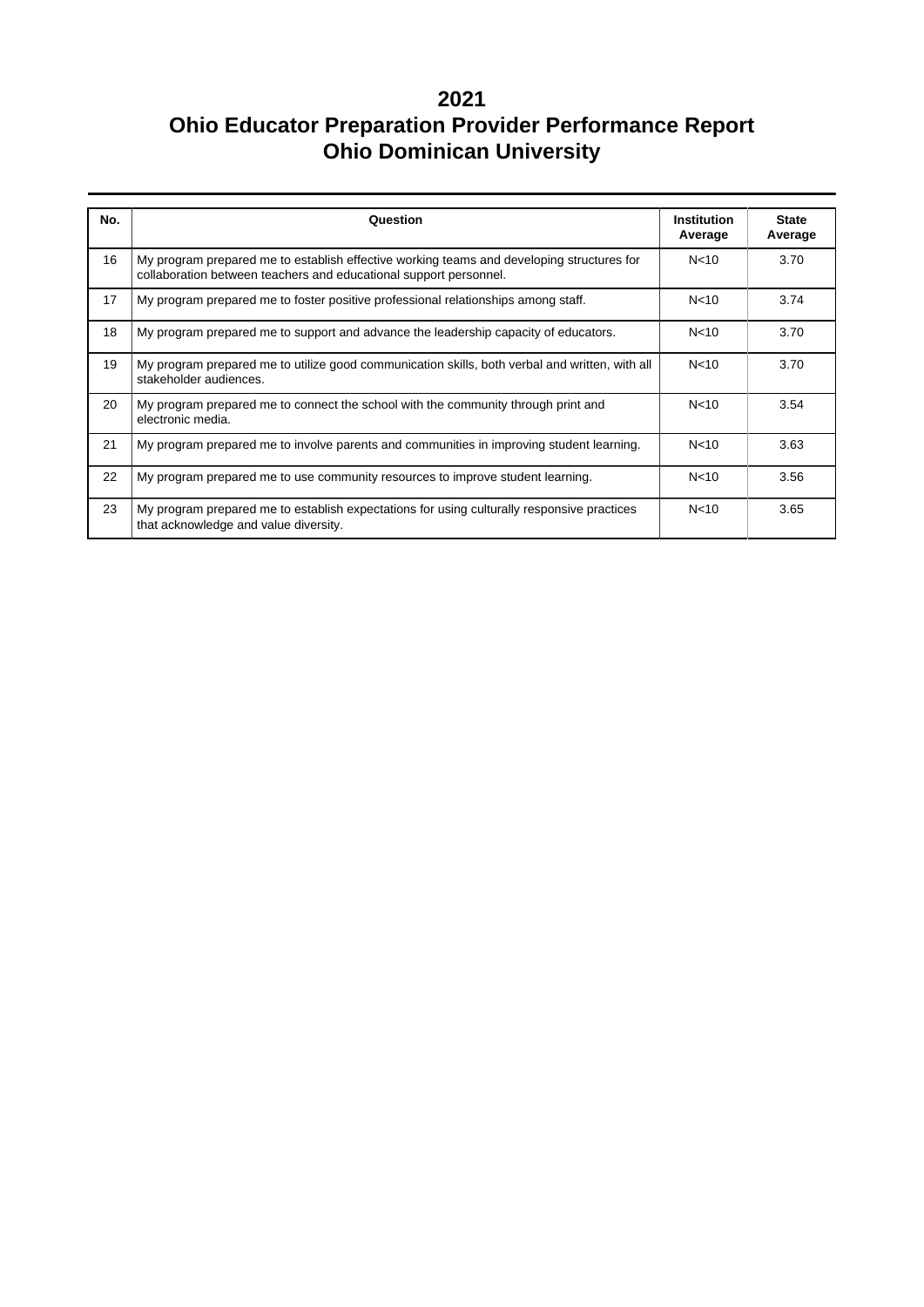**Description of Data:**

| No.             | Question                                                                                                                                                                                                                                                                     | <b>Institution</b><br>Average | <b>State</b><br>Average |
|-----------------|------------------------------------------------------------------------------------------------------------------------------------------------------------------------------------------------------------------------------------------------------------------------------|-------------------------------|-------------------------|
| $\mathbf{1}$    | The principal preparation program prepared the school leader candidate to understand<br>leading and facilitating continuous improvement efforts within a school building setting.                                                                                            | N/A                           | 3.39                    |
| $\overline{2}$  | The principal preparation program prepared the school leader candidate to understand<br>leading the process of setting, monitoring, and achieving specific and challenging goals for all<br>students and staff.                                                              | N/A                           | 3.35                    |
| 3               | The principal preparation program prepared the school leader candidate to understand<br>anticipating, monitoring, and responding to educational developments affecting the school and<br>its environment.                                                                    | N/A                           | 3.36                    |
| $\overline{4}$  | The principal preparation program prepared the school leader candidate to understand<br>ensuring the instructional content being taught is aligned with the academic standards (i.e.,<br>national, Common Core, state) and curriculum priorities of the school and district. | N/A                           | 3.34                    |
| 5               | The principal preparation program prepared the school leader candidate to understand<br>ensuring effective instructional practices that meet the needs of all students at high levels of<br>learning.                                                                        | N/A                           | 3.34                    |
| 6               | The principal preparation program prepared the school leader candidate to understand<br>advocating for high levels of learning for all students, including students identified as gifted,<br>students with disabilities and at-risk students.                                | N/A                           | 3.38                    |
| $\overline{7}$  | The principal preparation program prepared the school leader candidate to understand<br>encouraging and facilitating effective use of data by self and staff.                                                                                                                | N/A                           | 3.38                    |
| 8               | The principal preparation program prepared the school leader candidate to understand<br>encouraging and facilitating effective use of research by self and staff.                                                                                                            | N/A                           | 3.36                    |
| 9               | The principal preparation program prepared the school leader candidate to understand<br>supporting staff in planning and implementing research-based professional development.                                                                                               | N/A                           | 3.41                    |
| 10 <sup>1</sup> | The principal preparation program prepared the school leader candidate to understand<br>establishing and maintaining procedures and practices supporting staff and students with a<br>safe environment conducive to learning.                                                | N/A                           | 3.45                    |
| 11              | The principal preparation program prepared the school leader candidate to understand<br>establishing and maintaining a nurturing school environment addressing the physical and<br>mental health needs of all.                                                               | N/A                           | 3.44                    |
| 12              | The principal preparation program prepared the school leader candidate to understand<br>allocating resources, including technology, to support student and staff learning.                                                                                                   | N/A                           | 3.37                    |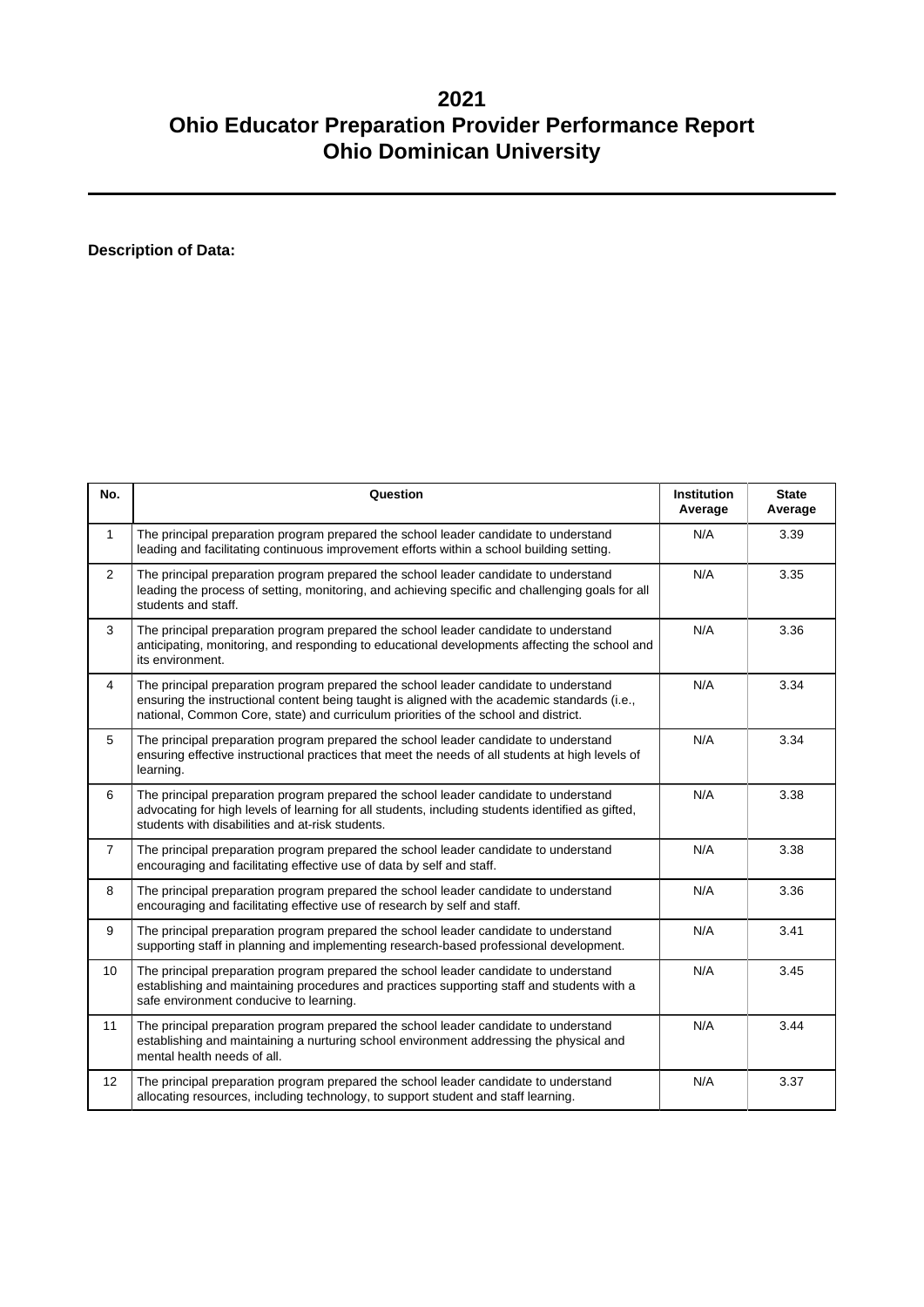| No. | Question                                                                                                                                                                                                 | <b>Institution</b><br>Average | <b>State</b><br>Average |
|-----|----------------------------------------------------------------------------------------------------------------------------------------------------------------------------------------------------------|-------------------------------|-------------------------|
| 13  | The principal preparation program prepared the school leader candidate to understand<br>upholding and modeling professional ethics; local, state, and national policies; and, legal<br>codes of conduct. | N/A                           | 3.49                    |
| 14  | The principal preparation program prepared the school leader candidate to understand<br>connecting the school with the community through print and electronic media.                                     | N/A                           | 3.31                    |
| 15  | The principal preparation program prepared the school leader candidate to understand<br>involving parents and communities in improving student learning.                                                 | N/A                           | 3.34                    |
| 16  | The principal preparation program prepared the school leader candidate to understand using<br>community resources to improve student learning.                                                           | N/A                           | 3.27                    |
| 17  | The principal preparation program prepared the school leader candidate to understand<br>establishing expectations for using culturally responsive practices that acknowledge and value<br>diversity.     | N/A                           | 3.36                    |
| 18  | The school leader candidate's preparation program provided me with training on how to<br>mentor the school leader candidate.                                                                             | N/A                           | 2.67                    |
| 19  | I participated in and/or accessed the provided mentor training and/or materials.                                                                                                                         | N/A                           | 2.90                    |
| 20  | The training by the school leader's preparation program adequately prepared me to mentor<br>the school leader candidate.                                                                                 | N/A                           | 2.21                    |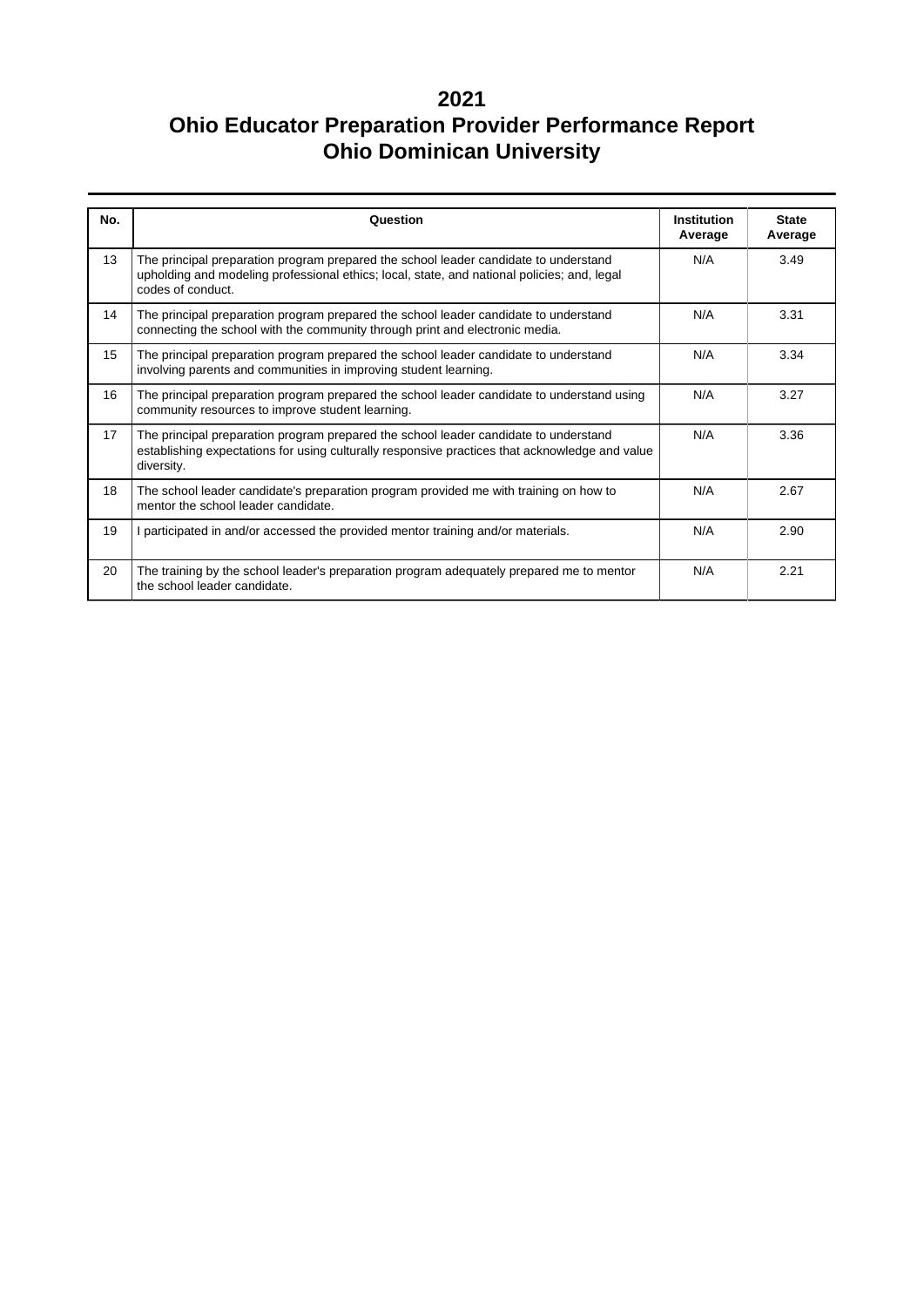### **National Accreditation Status**

Reporting Period from Sept 1, 2020 to Aug 31, 2021 (Data Source: Ohio Department of Higher Education)

#### **Description of Data:**

All educator preparation programs (EPPs) in Ohio are required to be accredited by either the National Council for Accreditation of Teacher Education (NCATE), the Teacher Education Accreditation Council (TEAC), or their successor agency, the Counciil for Accreditation of Educator Preparation (CAEP). Accreditation is a mechanism to ensure the quality of an institution and its programs. The accreditation of an institution and/or program helps employers evaluate the professional preparation of job applicants.

| <b>Accrediting Agency</b>     | <b>NCATE</b> |
|-------------------------------|--------------|
| Date of Last Review I         | May-16       |
| <b>Accreditation Status  </b> | Accredited   |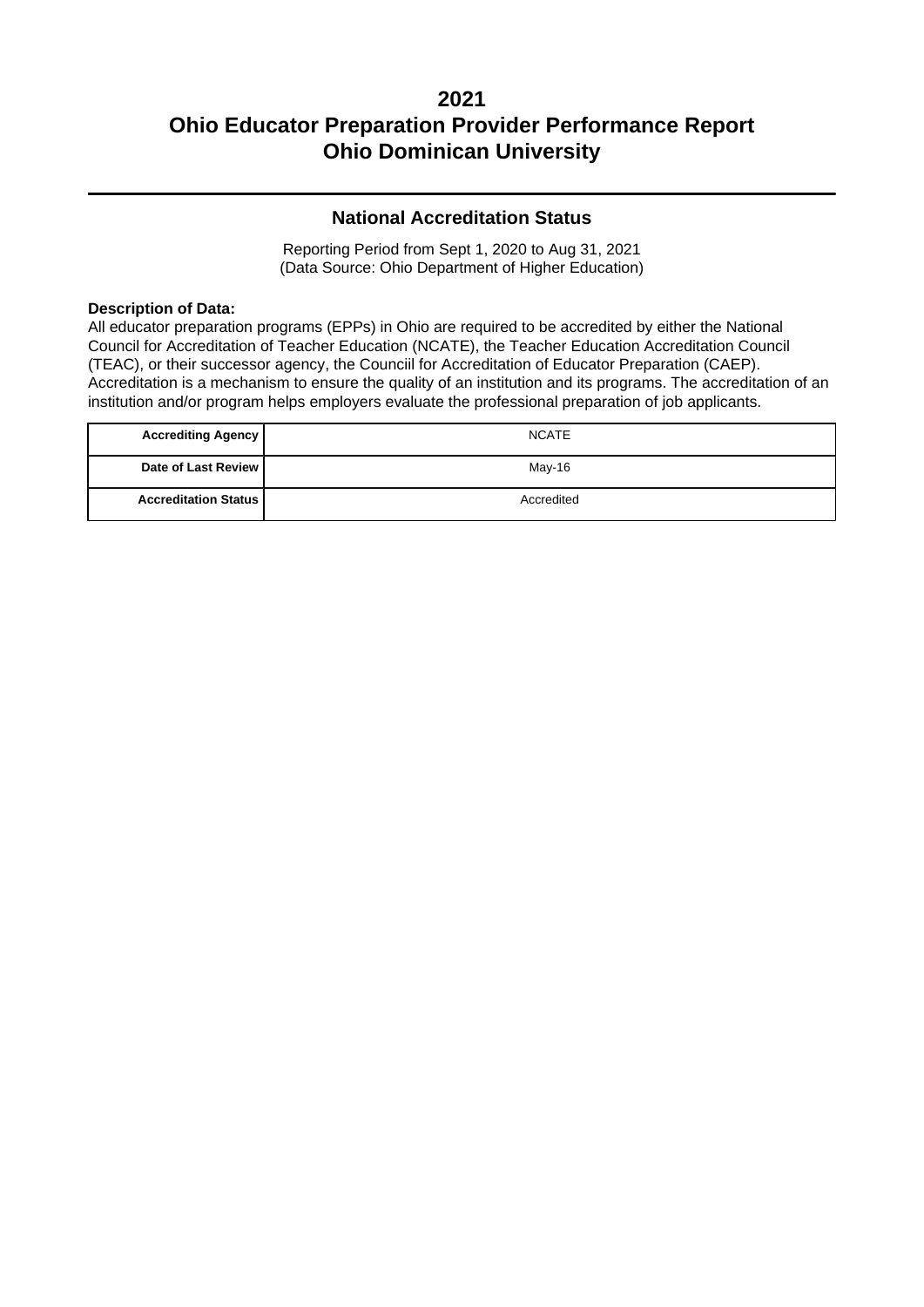### **Teacher Residency Program**

Reporting Period from Sept 1, 2020 to Aug 31, 2021 (Data Source: Ohio Dominican University)

#### **Description of Data:**

The Resident Educator Program in Ohio encompasses a robust four-year teacher development system. The data below show the persistence of Ohio Educator Preparation Provider graduates through the program.

Data from this table capture a year-to-year snapshot of the persistence of Ohio Educator Preparation Provider graduates through the program. Corrections to prior year reporting may be captured in the current year's reporting. Data used to create this "snapshot" table are sourced not only from the current year's resident educator completion data results, but also prior year results because a Resident Educator may fail to complete all the program year requirements within the same academic year.

Some of the scenarios addressed in the design of the table are as follows:

1. A normal scenario, where a student is reported each year and is listed as completed. In this case, we include them in only the Entering/Persisting counts for the current year.

2. A scenario where a student is reported as entering one year, but not as completed, but then reported the following year as completing the previous year and current year. In this case, we include them in the Persisting count for the previous year, but not the Entering count. We also include them in the Entering and Persisting counts for the current year.

3. A scenario where a student is not reported one year, but reported with records for the previous year and the current year the following year (both as completed). In this scenario, we include them in both the Entering and Persisting counts for both years.

4. A scenario involving a registration fluke where a student completes Year 1 of the RE program with an issued RE license, but not an effective or valid license until the following school year. For example, a teacher has all the qualifications for a full license, but completed Year 1 under a sub license (in which the work is counted) and Year 2 under a RE license.

| <b>Initial</b><br>Licensure<br><b>Effective</b><br>Year | <b>Residency Year 1</b> |     |            | <b>Residency Year 2</b> |            | <b>Residency Year 3</b> |          | <b>Residency Year 4</b> |      |                 |            |      |
|---------------------------------------------------------|-------------------------|-----|------------|-------------------------|------------|-------------------------|----------|-------------------------|------|-----------------|------------|------|
|                                                         | Entering                |     | Persisting | <b>Entering</b>         | Persisting |                         | Entering | Persisting              |      | <b>Entering</b> | Completing |      |
| 2017                                                    | N/A                     | N/A | N/A        | 2                       | 2          | 100%                    | 3        | 3                       | 100% | 25              | 25         | 100% |
| 2018                                                    | N/A                     | N/A | N/A        | 7                       | 7          | 100%                    | 25       | 25                      | 100% | N/A             | N/A        | N/A  |
| 2019                                                    | $\overline{2}$          | 2   | 100%       | 20                      | 20         | 100%                    | N/A      | N/A                     | N/A  | N/A             | N/A        | N/A  |
| 2020                                                    | 21                      | 21  | 100%       | N/A                     | N/A        | N/A                     | N/A      | N/A                     | N/A  | N/A             | N/A        | N/A  |

#### **Ohio EPP Program Completers Persisting in the State Resident Educator Program who were Prepared at Ohio Dominican University**